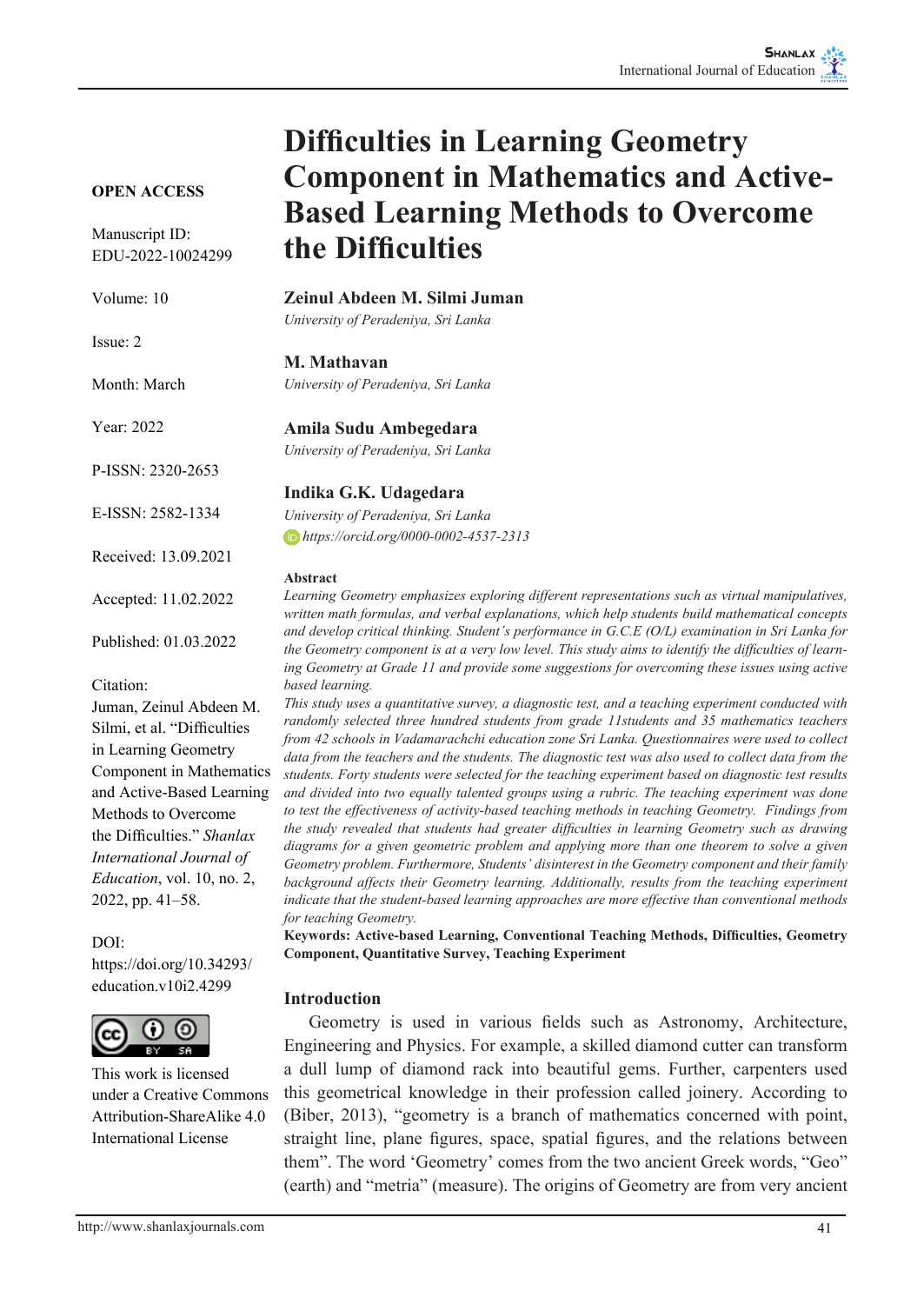Egyptian and Babylonian civilizations. They used practical knowledge of geometry through surveying lands, constructing huge dams and buildings such as pyramids with astonishing shapes and structures.

 In Sri Lanka, at the most three decades back, Geometry component had been included as a separate paper in mathematics for G.C.E. (O/L) Examination. Student had to study many theorems and their proof. Therefore, student's mathematics ability was measured through his/her knowledge and interest in Geometry.Now in Sri Lanka, students show low performance in Geometry part in Mathematics paper in G.C.E. (O/L) Examination (National evaluation reports in 2011, 2012 and 2013) even though mathematics paper consists of small units of Geometry with few basic theorems and results. Further, students' performance in Geometry in Vadamarachchi Educational Zoneis low for the examination conducted by Ministry of Education in Northern Province. In this exam, only forty-three (43) out of one thousand one hundred and thirteen (1113) students got more than 35 marks. Therefore, this study aimsto identify difficulties of learning Geometry for Grade 11students and provide some suggestions for overcoming those issues. Further, in this study we show activity-based methods for teaching Geometry help to increase the student's performance.

## **Methodology**

# **Research Aim, Objectives, Hypotheses and Research questions**

 The aims of the study are to identify difficulties of Grade 11 students in learning geometry and provide some suggestions for overcoming in Vadamarachchy Educational Zone. Clearly defined objectives are very important to explore a solution for the research problem. Thus, following four objectives were developed to achieve broad research aim in this study.

- To identify the students' attitude in learning Geometry.
- To identify the relevant background knowledge and concepts for understanding the Geometry.
- • To assess students' family background in understanding the Geometry concepts.
- To prescribe the method of teaching and learning

Geometry preferred by teachers and students.

The hypothesis formulated in this study is whether the "Teaching methods affect students' Geometry learning".To meet the purpose of the study, the following research questions were formulated.

- How thestudents' attitude affectsin learning geometry?
- • How the background knowledge and concepts affect understanding the geometry concepts?
- How students' family background affects in understanding the geometry concepts?
- What methods of teaching and learning of geometry could be prescribed for teachers and students?

 In this study, two populations were defined: (1) the students who sat for G.C.E. (O/L) examination in 2016 in Vadamarachchy Educational Zone, there were 1685 such students, (2) the teachers who taught mathematics to grade eleven classes in the schools of Vadamarachchy Educational Zone, there were 69 such teachers.

 There are 42 schools in the Vadamarachchy Educational Zone having grade eleven classes. 300 students were randomly selected from these schools as the first sample according to their students' population ratio and 35 teachers were selected as the second sample out of 69 teachers by the technique of convenient sampling.

| <b>Educational</b><br><b>Division</b> | No. of<br>schools | No. of<br>students | No. of<br>teachers |
|---------------------------------------|-------------------|--------------------|--------------------|
| Point Pedro                           | 18                | 152                | 16                 |
| Karaveddy                             | 14                | 120                | 14                 |
| Maruthankerny                         | 10                | 28                 | 05                 |
| Total                                 |                   | 300                | 35                 |

**Table 1: Sample of this Study**

## **Data Collection Instruments**

 Data for this study were collected by questionnaires, a diagnostic test, and an experimental teaching activity. Two types of questionnaires were used for the students and the teachers. The diagnostic test and experimental teaching activity were specifically designed for the students. The instruments were personally taken to the schools and administered by with the help of the grade eleven mathematics teachers for the classes involved in the study.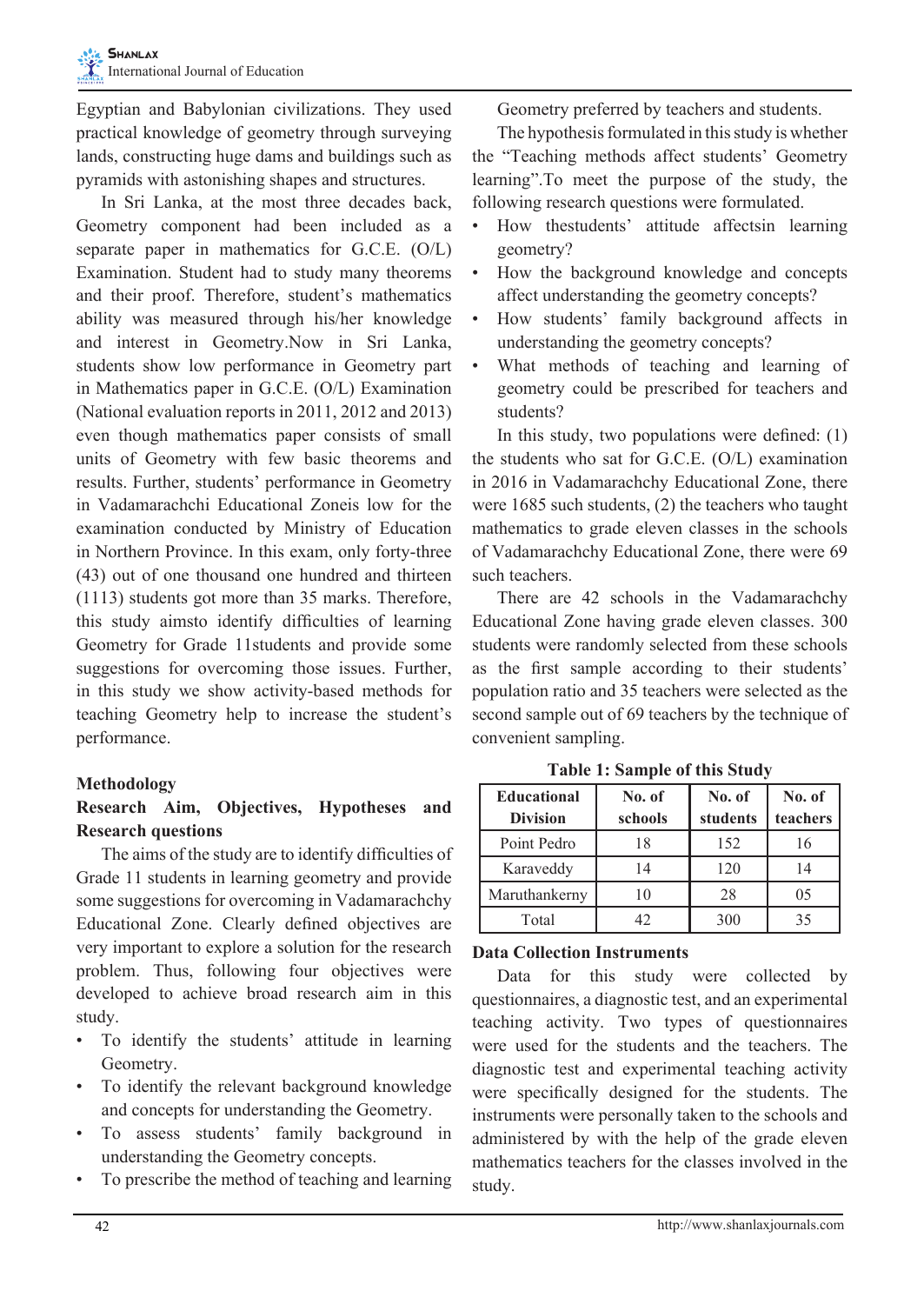Validity is the most important consideration in developing and evaluation of measuring instruments. Therefore, validity of the questionnaires and diagnostic test were ensured by pilot tests. The questionnaires and diagnostic test were prepared in English and translated into Tamil.

## **Students' Questionnaire**

 The questionnaire consisted of two sections. Section A sought personal information about the respondent, while Section B consisted of 17 statements that were to be rated and one open-ended question. The statements in this questionnaire were designed to investigate.

- Students' attitude in learning geometry.
- Students' knowledge related with basic concepts in geometry.
- • Students' perception on their mathematics teacher in teaching geometry.
- • Family background of Students in learning geometry.

 The ratings of the responses are on a five- point Likert scale. The open-ended question gave the opportunity to the students to write their opinions when they identified the problems in solving geometry in the provided spaces.

## **Teachers' Questionnaire**

 The questionnaire consisted of two sections. Section A sought personal information about the respondent, while Section B consisted of 20 statements that were to be rated and one open-ended question. The 20 statements in Section B those were to be responded using a five- point Likert scale.

 The statements in this questionnaire were designed to investigate.

- Teachers' attitude in teaching geometry.
- Teachers' knowledge in geometry.
- • Teachers' perception on their students in learning geometry.
- Teachers' pedagogical aspects in teaching geometry.

## **Student' Diagnostic Test**

 The students' diagnostic test had ten questions. In which, six questions were calculating type question, three questions structured type and one was the prove

type. Sufficient spaces were allocated on the paper to each question. Students were asked to answer the questions on the paper itself. The diagnostic test was designed to investigate the following abilities of students.

- Students' ability to translate the theorems in geometric and algebraic notation.
- Students' ability to draw the diagram in given geometry problem.
- Students' ability to solve the geometric problem with correct reason.
- Students' ability to remember the theorems, which they learnt in previous classes.

#### **The Scoring for the Students' Diagnostic test**

 The scoring for the students' diagnostic test was used on a six-point scale based on the rubric designed by Randall Charles as presented by Ottis and Offerman (Ottis, 1988)in Table 3.3 below.

| Number of<br><b>Points</b> | <b>Observed Characteristics in solving</b><br>problems            |
|----------------------------|-------------------------------------------------------------------|
|                            | Incorrect answer or no work shown                                 |
|                            | Correct answer without any work or<br>reason                      |
|                            | Apply correct relationship without<br>reason and Incorrect answer |
|                            | Apply correct relationship without<br>reason and correct answer   |
|                            | Apply correct relationship with<br>reason and incorrect answer    |
| 5                          | Apply correct relationship with<br>reason and correct answer      |

**Table 2: The Rubric for Scoring Diagnostic Test**

## **Experimental Teaching Learning Process**

 Based on the diagnostic test marks, it was notice examined that J/Vigneswara College has students with average performance for the diagnostic test. Therefore, this school was selected for the experimental research study and 40 students had participated in this study. Based on the diagnostic test marks they were divided in to two comparable groups: experimental group and control group. Midpoint theorem was taughtto the control group and the experimental group using the conventional teaching method and an activity-based teaching method,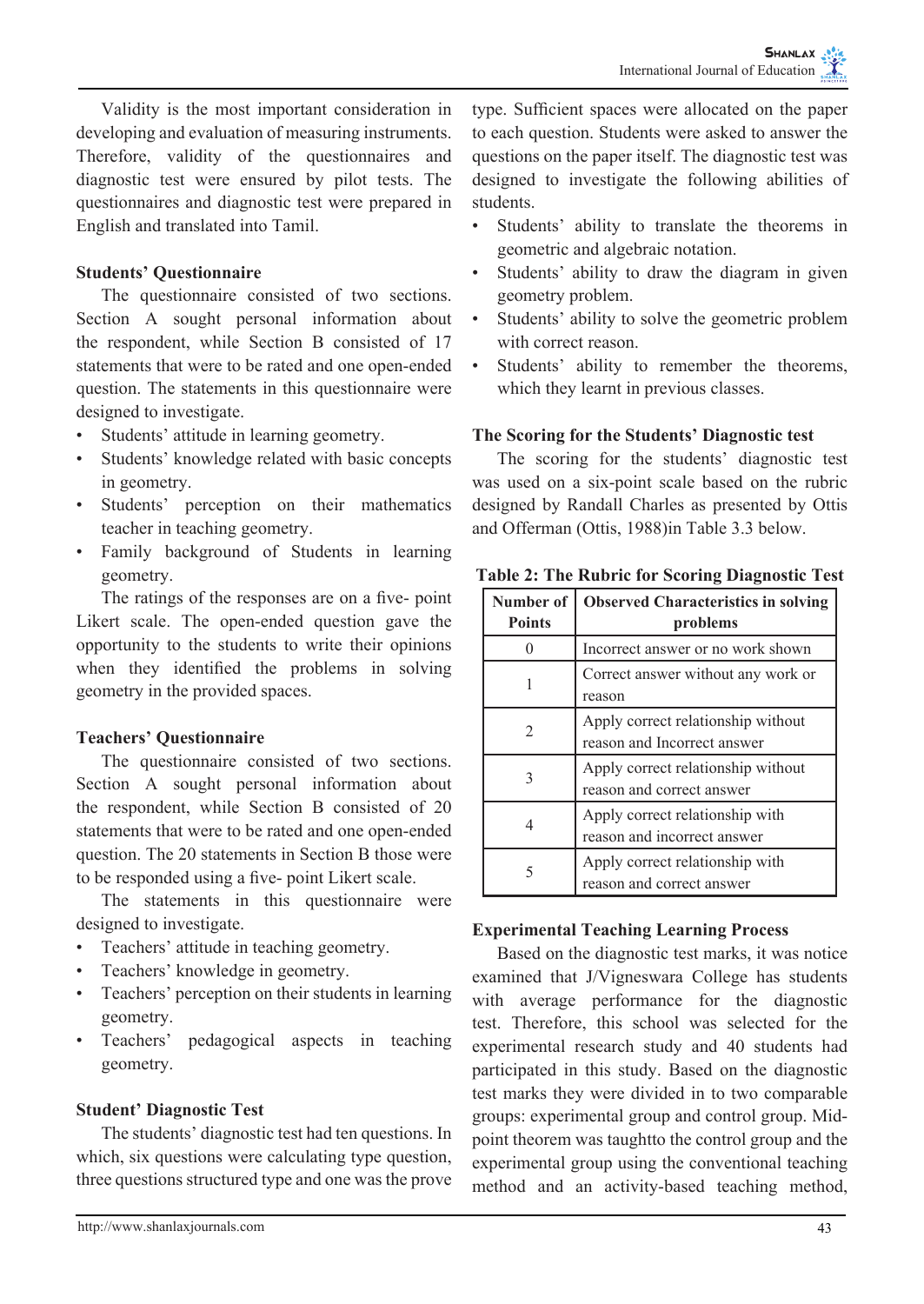respectively. An assessment was done after the delivering the lecture and the assessments marks of the two groups were compared.

#### **Strategy for Data Analysis**

 The type of responses that participants provided to the tasks were analyzed about information gathered from the literature study. The statements in both the students' and teachers' questionnaires were categorized into themes and responses were presented on bar charts in which the frequencies for the related items were reflected. Further results of experimental study were analyzed by pair t-test using Minitab software.

#### **Data Analysis and Finding**

 In this section, the data which were gathered by the diagnostic test for students and teachers, students' questionnaires, and results of the experimental research were analyzed in quantitative manner using MS Excel and Minitab.

#### **Students' Responses on Diagnostic Test**

 The diagnostic test had included ten questions among them six questions were calculating type, three questions structured type and one prove type question. These questions are related theorem and axioms based on their previous classes.



**(b) Responses for Question 2**



**(c) Responses for Question 3**



**(d) Responses for Question 4**



**(e) Responses for Question 5**

## **Figure 1: shows the distribution of responses on diagnostic test Question 1- Question 5.**

 Figure 1: Summary of responses for Question 1 to Question 5

 Figure 1 (a) shows the distribution of responses on diagnostic test Question 1- Question 5. Question 1 is based on theorem "The sum of two adjacent angles on a straight line is 1800". Here, 37% of students gave the answers correctly with reasoning and 9.33% of responses are incorrect. But most of the responses (50.33%) were answered this question correctly without giving sufficient reasoning for the answer. This leads the conclusion that the most of the students knew the theorem, but they faced the problems in method of answering. Figure 2 (a) represents the responses of the Question 2, which is based on the theorem "The sum of the angles formed by meeting a few lines at a point is 3600". Here,19.67% of the respondents were given correct answers with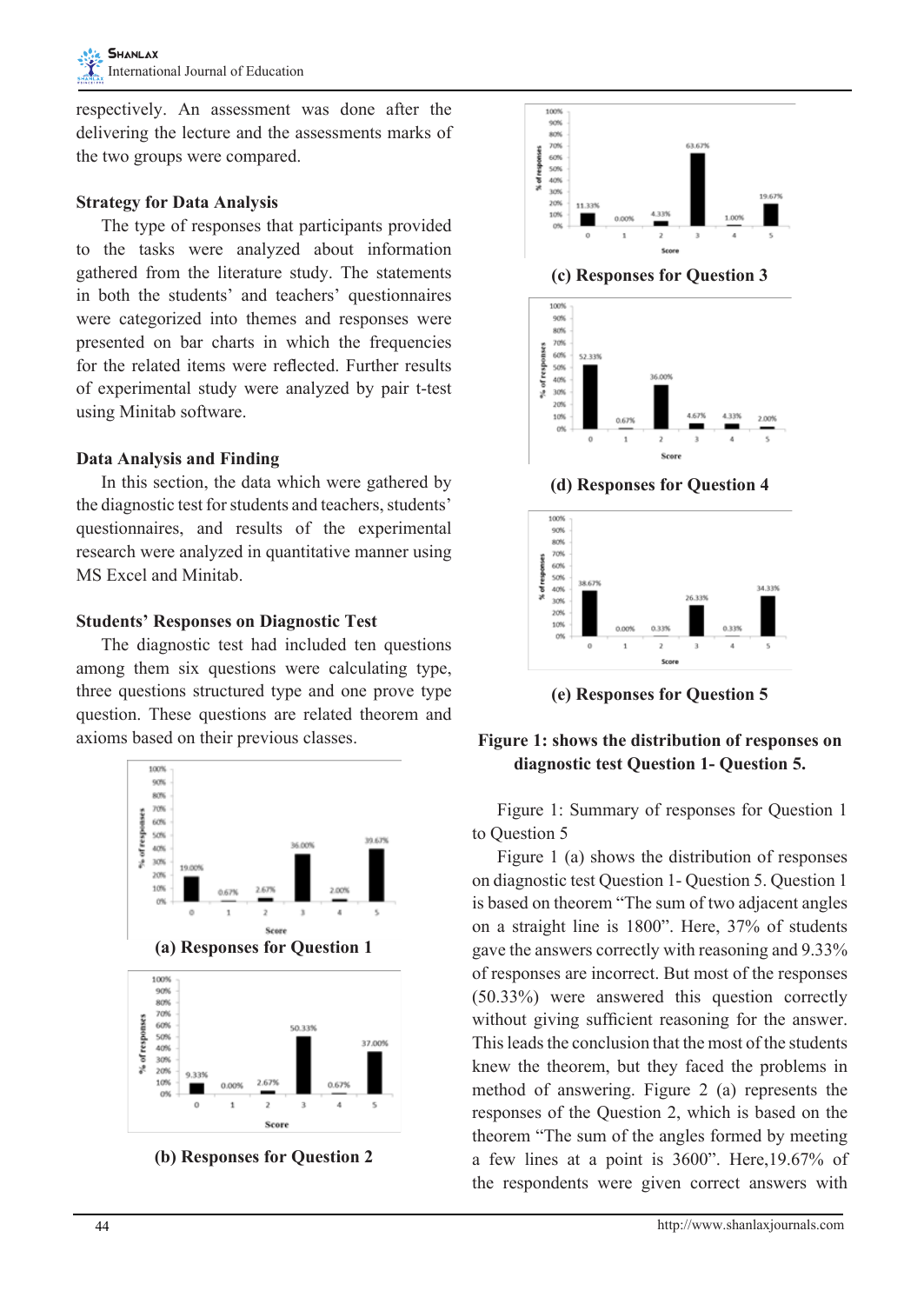correct reasoning and 11.33% of responses incorrect. However, 63.67% of the respondents answered this question correctly without reasons. Therefore, most of the respondents knew this theorem but they faced problems in answering. Question 3 related with the theorem of when a transversal cut a pair of parallel straight lines forming corresponding angles are equal, alternate angles are equal and sum of pair of allied angles is 1800. According to the Figure 3, 19% of the respondents show incorrect answer to this question and 75.67% of the respondents were given correct answer, among that 36% of respondents gave correct answer without reasons. Question 4 checks the knowledge of the sum of pair of allied angles is 1800 and the properties of parallelogram. Figure 4 shows thedistribution of scores of the respondents for this question. 34.33% of the respondents scored 5 marks and 38.67% of the respondents got zero marks. Even 26.33% of respondents scored 3 marks. That means they answered correctly but did not write correct reasons. Question 5 checks the knowledge in the students related to the Pythagoras theorem of the right-angle triangle. Based on the

Figure 5, 52.33% of respondents got zero marks, only 2% of respondents got five marks and 36% of respondents got two marks. This means they had the knowledge related with Pythagoras relationship even did not get correct answer because they troubled in solving binomial equation. Most of the students had insufficient knowledge in Pythagoras theorem and in application.

#### **Analyzing Question 6**

 This question is a structured type and it consists of four parts. First part of this question checks the knowledge of the students with related to the theorem of when a transversal cut a pair of parallel straight lines forming alternate angles are equal. Second part of this question checks the knowledge of the students that was the properties of the isosceles triangle. Third part of this question check the knowledge of the students with related to the theorem of sum of the adjacent angles on a straight line is 1800 and the last part of this question was checking the knowledge of the theorem of sum of the interior angle of triangle is 1800.

| Question<br>number |                                   |                    |                     |              |                  |         |                    |
|--------------------|-----------------------------------|--------------------|---------------------|--------------|------------------|---------|--------------------|
|                    |                                   | $\bf{0}$           |                     | 2            | 3                | 4       | 5                  |
|                    |                                   | 117<br>$(39.00\%)$ | $\Omega$<br>$(0\%)$ | $(0\%)$      | 20<br>$(6.67\%)$ | $(0\%)$ | 163<br>$(54.33\%)$ |
|                    | $\overline{\textbf{1}}\textbf{1}$ | 133<br>(44.33%)    | $(0\%)$             | O<br>$(0\%)$ | 19<br>$(6.33\%)$ | $(0\%)$ | 148<br>$(49.33\%)$ |
| 6                  | iii                               | 91<br>$(30.33\%)$  | 38<br>(12.67%)      | $(0.33\%)$   | (2.67%)          | $(0\%)$ | 162<br>$(54.00\%)$ |
|                    | iv                                | 192<br>$(64.00\%)$ | 25<br>$(8.33\%)$    | $(0\%)$      | $(0.33\%)$       | $(0\%)$ | 82<br>(27.33%)     |

**Table 3: Students' Responses on Diagnostic Test Question 6**

According to the Table 3, 61.67% of the respondents got zero marks in the part question number one and rest of the respondents got full marks. From this most of the students had not clear understood of this theorem. 80.33% of respondents got zero marks in the part question number two and 19.67% of respondents got full marks. So, students had insufficient knowledge of the properties of the isosceles triangle. 83.67% of the students got zero marks in the part question number three and rest of the students got full marks. So, students face the problem that to apply suitable theorem on a particular situation. Finally, 85.33% of the students got zero marks in the last part of this question and only 14.67% of students got full marks. Therefore, most of the students faced troubles in remembering and applying the theorem in suitable situations.

#### **Analyzing Question 7**

 This question consists of six parts and it is also a structured type. First part of this question checks the knowledge of the students related with the properties of the isosceles triangle. The second part and forth part of this question checks the knowledge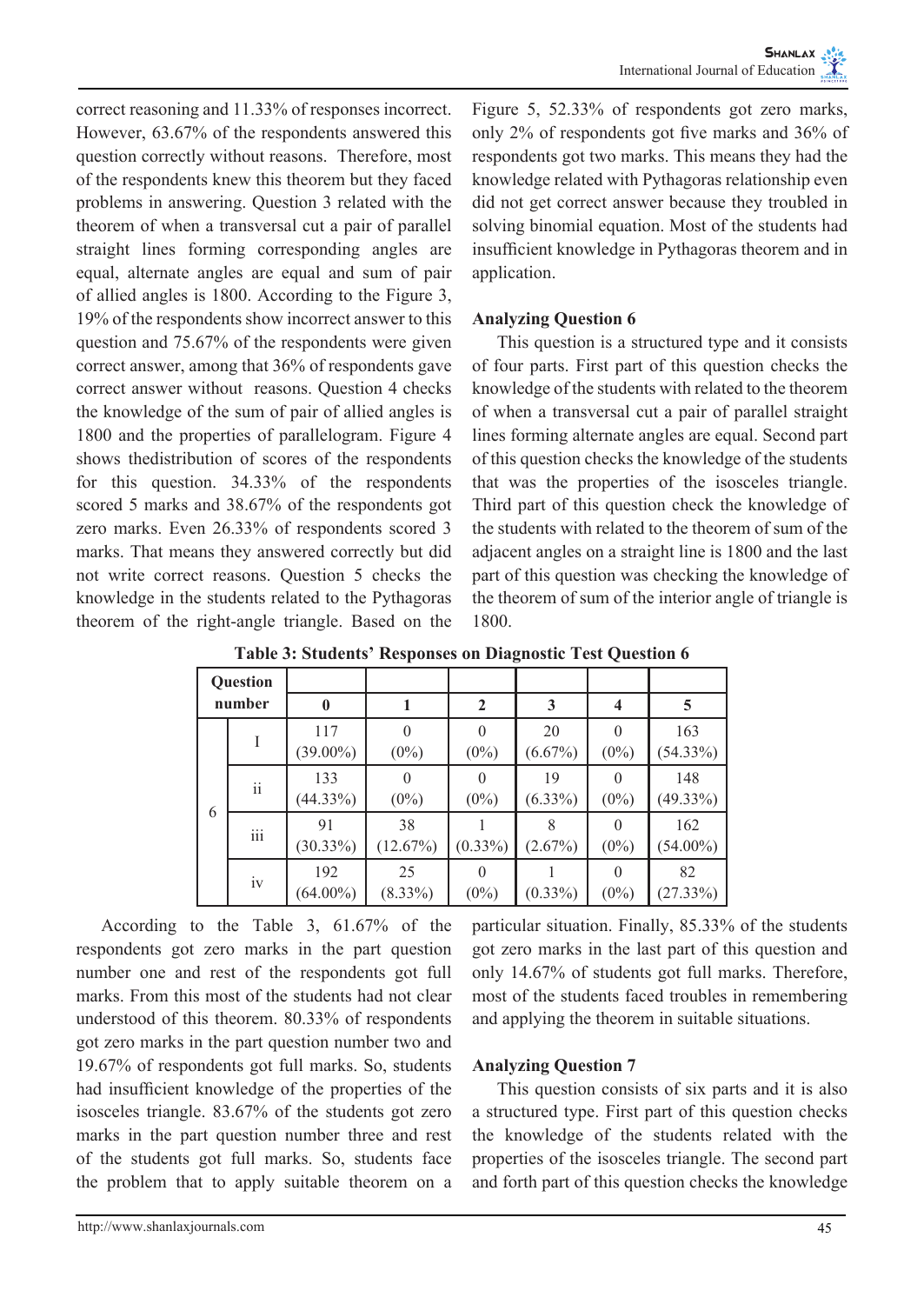of the student's theorem related to exterior angle of a triangle is equal to sum of the measures of the two non-adjacent interior angles. Third part and fifth part of this question calculates thevalues of the angles by

applying above theorem and last part of this question evaluates the application of converse theorem of isosceles triangle.

| Question |     | <b>Number of Responses based on score</b> |                     |                     |                             |                     |                    |  |  |  |
|----------|-----|-------------------------------------------|---------------------|---------------------|-----------------------------|---------------------|--------------------|--|--|--|
| number   |     | $\bf{0}$                                  |                     | 2                   | 3                           | 4                   | 5                  |  |  |  |
| 7        |     | 161<br>(53.67%)                           | $\theta$<br>$(0\%)$ | $\theta$<br>$(0\%)$ | 8<br>(2.67%)                | $\Omega$<br>$(0\%)$ | 131<br>(43.67%)    |  |  |  |
|          | ii  | 110<br>(36.67%)                           | 0<br>$(0\%)$        | $\theta$<br>$(0\%)$ | 61<br>$(20.33\%)$           | $\theta$<br>$(0\%)$ | 129<br>$(43.00\%)$ |  |  |  |
|          | iii | 131<br>(43.67%)                           | 65<br>(21.67%)      | $\Omega$<br>$(0\%)$ | $\mathcal{E}$<br>$(1.00\%)$ | $\Omega$<br>$(0\%)$ | 101<br>(33.67%)    |  |  |  |
|          | iv  | 123<br>$(41.00\%)$                        | 0<br>$(0\%)$        | $\Omega$<br>$(0\%)$ | 60<br>$(20.00\%)$           | $\Omega$<br>$(0\%)$ | 117<br>$(39.00\%)$ |  |  |  |
|          | V   | 135<br>$(45.00\%)$                        | 46<br>$(15.33\%)$   | $\theta$<br>$(0\%)$ | 6<br>$(2.00\%)$             | $\theta$<br>$(0\%)$ | 113<br>(37.67%)    |  |  |  |
|          | vi  | 15<br>$(51.00\%)$                         | 0<br>$(0\%)$        | $\Omega$<br>$(0\%)$ | 17<br>$(5.67\%)$            | $\Omega$<br>$(0\%)$ | 130<br>$(43.33\%)$ |  |  |  |

**Table 4: Students' Responses on Diagnostic Test Question 7**

 Based on the Table 4, 53.67% of the respondents got zero marks in the part question number one and 43.67% got full marks. So,most of the students were trouble to remember and apply isosceles triangle theorem. In the part question number two, 36.67% of students got zero marks and 43% of students got full marks. Further 20% of the students got 3 marks it means they gave correct answer without reason. 33.67% of respondents got full marks in the part question number three, 43.67% of respondents got zero marks and 21.67% of respondent got one mark. In the part question number four, 39% of the respondents showed correct responses, 41% of respondents showed incorrect responses and 20% of respondents got 3 marks. 45% of respondents got zero marks in the part question number five, 37.67% got full marks and 15.33% of the respondents got one marks. 43.33% of the respondents indicated correct responses and 51% of respondents indicated incorrect responses in last part of this question.

#### **Analyzing Question 8**

 This question is a structured type, and it consists of seven parts. First and six part of this question check the knowledge of the students related to conditions for the congruent of two triangles. Second and seven part of this question checks the knowledge of the students that was the properties of the congruent triangles. Third and fourth part of this question check the knowledge of the students that postulate related with the straight line and fifth part derives solution from the about parts.

| <b>Question</b><br>number |        | <b>Number of Responses based on score</b> |            |         |                   |         |                    |  |  |  |
|---------------------------|--------|-------------------------------------------|------------|---------|-------------------|---------|--------------------|--|--|--|
|                           |        |                                           |            |         |                   |         |                    |  |  |  |
| 8                         |        | 84<br>$(28.00\%)$                         | $(0.67\%)$ | $(0\%)$ | 70<br>$(23.33\%)$ | $(0\%)$ | 144<br>$(48.00\%)$ |  |  |  |
|                           | <br>11 | 71<br>(23.67%)                            | $(0\%)$    | $(0\%)$ | 67<br>(22.33%)    | $(0\%)$ | 162<br>$(54.00\%)$ |  |  |  |

**Table 5: Students' Responses on Diagnostic Test Question 8**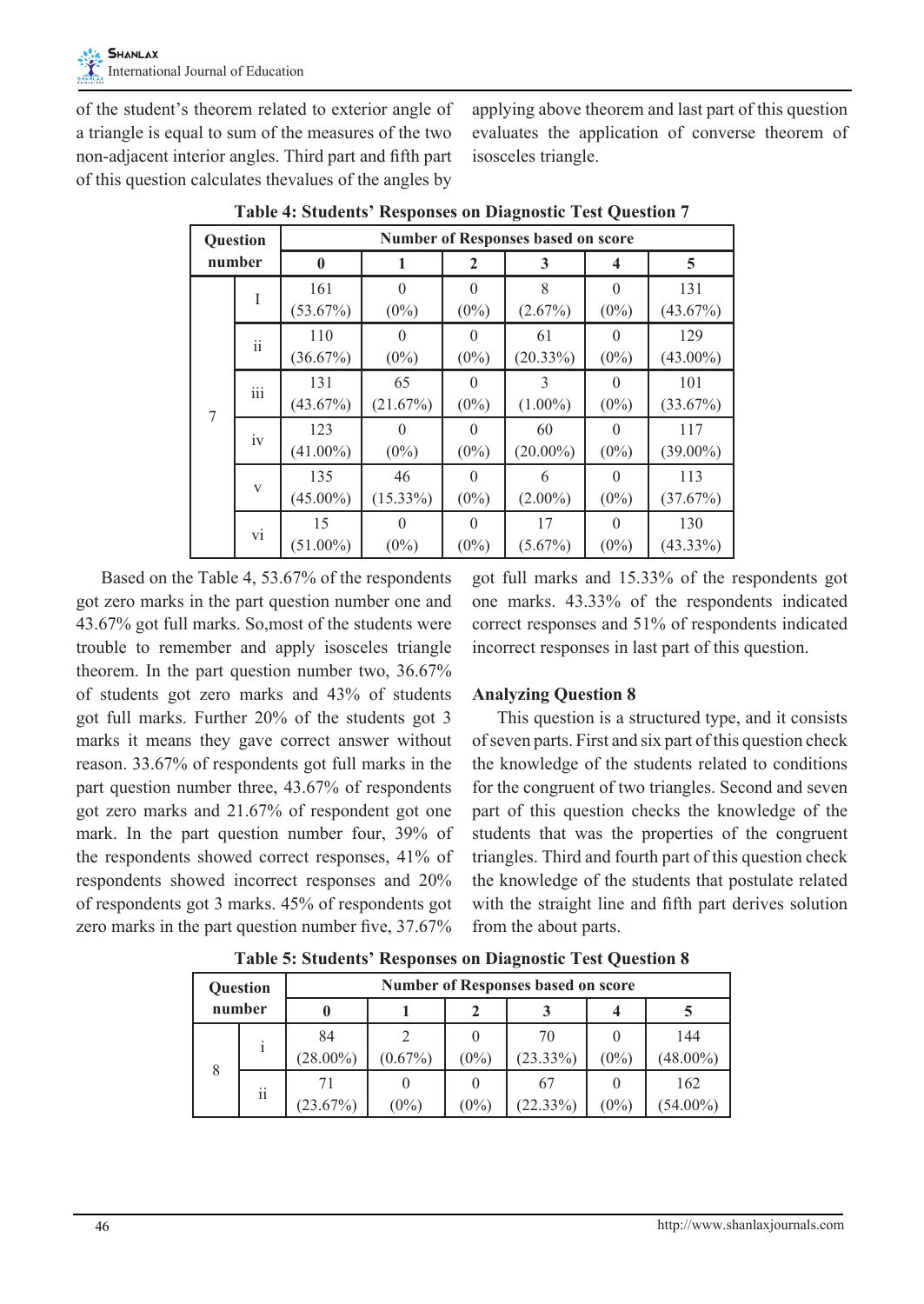|   | iii | 93          | $\Omega$       | $\Omega$ |             | $\theta$ | 205         |
|---|-----|-------------|----------------|----------|-------------|----------|-------------|
|   |     | $(31.00\%)$ | $(0\%)$        | $(0\%)$  | $(0.67\%)$  | $(0\%)$  | $(68.33\%)$ |
|   | iv  | 92          | $\Omega$       | $\Omega$ |             | $\theta$ | 207         |
|   |     | (30.67%)    | $(0\%)$        | $(0\%)$  | $(0.33\%)$  | $(0\%)$  | $(69.00\%)$ |
|   |     | 76          |                | $\theta$ |             | $\theta$ | 220         |
| 8 | V   | $(25.33\%)$ | $(0.33\%)$     | $(0\%)$  | $(1.00\%)$  | $(0\%)$  | $(73.33\%)$ |
|   | vi  | 92          | $\Omega$       | $\Omega$ | 76          | $\Omega$ | 132         |
|   |     | (30.67%)    | $(0\%)$        | $(0\%)$  | (25.33%)    | $(0\%)$  | $(44.00\%)$ |
|   | vii | 123         | $\mathfrak{D}$ | $\Omega$ | 46          | $\Omega$ | 129         |
|   |     | (41%)       | $(0.67\%)$     | $(0\%)$  | $(15.33\%)$ | $(0\%)$  | $(43.00\%)$ |

 Based on the Table 5, in the part question number one and six,  $71.33\%$  and 69.33% of students answered correctly and 48%, 44% of students got full marks, respectively. Even though, 28% and 30.67% of the respondents got zero marks.76.33% and 58.33% of the students answered correctly in the part questions number two and seven respectively and 54% and 43% of students got full marks. Further 23.67% and 41% of respondents got zero makes of this part questions, respectively. So, students had enough knowledge related with congruent of two triangles. Even though, students could notclearly understand of the properties of congruent of two triangles. The students' correct responses for part three and four of these questions as 68.33%, 69% were respectively and 31%, 30.67% were incorrect, respectively. Therefore, students had enough knowledge of postulate related with the straight line.73.33% of

students got full marks in part number five question and 25.33% respondents got zero marks.

#### **Analyzing Question 9**

 This question is proof type question and it consisted of five parts. First part of this question checks the constructing ability of the geometrical diagram for a given geometrical problem. The second part of this question check the theorem sum of pair of allied angles is 1800 and sum of interior angles of a triangle is 1800. Third and fourth part of this questions apply the ability of the students related with alternate angles are equal when a transverse cuts parallel lines and inverse theorem of isosceles of triangle. The final part of this question checks the application ability of properties of parallelogram and properties of the isosceles triangle.

| <b>Ouestion number</b> |          | <b>Number of Responses based on score</b> |                     |                          |              |         |                   |  |  |
|------------------------|----------|-------------------------------------------|---------------------|--------------------------|--------------|---------|-------------------|--|--|
|                        | Part i   | 185<br>(61.67%)                           | $\Omega$<br>$(0\%)$ | $(0\%)$                  | $(0\%)$      | $(0\%)$ | 115<br>(38.33%)   |  |  |
| 9                      | Part ii  | 241<br>$(80.33\%)$                        | $\Omega$<br>$(0\%)$ | $(0\%)$                  | $(0\%)$      | $(0\%)$ | 59<br>(19.67%)    |  |  |
|                        | Part iii | 251<br>(83.67%)                           | $\Omega$<br>$(0\%)$ | $\Omega$<br>$(0\%)$      | 0<br>$(0\%)$ | $(0\%)$ | 49<br>$(16.33\%)$ |  |  |
|                        | Part iv  | 256<br>$(85.33\%)$                        | $\Omega$<br>$(0\%)$ | $\mathcal{O}$<br>$(0\%)$ | $(0\%)$      | $(0\%)$ | 44<br>(14.67%)    |  |  |
|                        | Part y   | 564<br>$(88.00\%)$                        | $\Omega$<br>$(0\%)$ | $\Omega$<br>$(0\%)$      | 0<br>$(0\%)$ | $(0\%)$ | 36<br>$(12.00\%)$ |  |  |

**Table 6: Students' Responses on Diagnostic Test Question 9**

 According to the Table 6, more than 60% of the students got zero marks in this question. So Further 61.67% of the respondents got zero marks in part one question and 38.33% got full marks. Therefore, students' trouble for drawing diagram

in a particular geometrical problem and student's language ability also affects poor performance in constructing geometrical diagram. The part questions, number two, three, four and five correct performances are respectively 19.67%, 16.33%,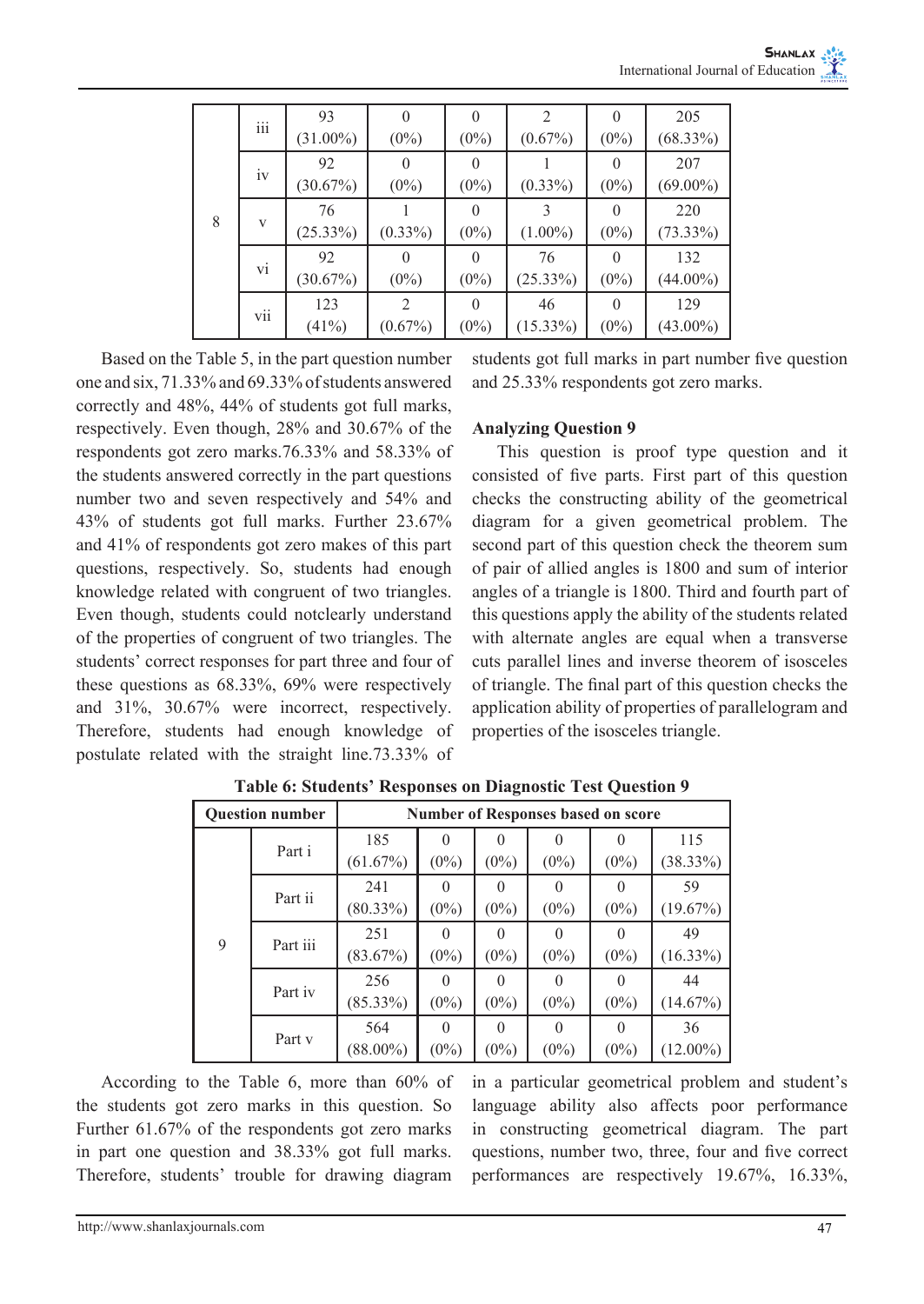14.67% and 12%. These are very low performances than other questions. The reason for this is 61.67% of the student did not attend to these questions because they failed in part question number one it is related with drawing a diagram to given problem.

#### **Analyzing Question 10**

 This question related with circular theorems and it consisted of two parts. First part of this question checks the applicable knowledge of the same segmented angles in a circle. The second part of this question related with the theorem, the opposite angles in a cyclic quadrilateral are supplementary.

| <b>Question number</b> |         | <b>Number of Responses based on score</b> |            |         |            |         |                 |  |  |
|------------------------|---------|-------------------------------------------|------------|---------|------------|---------|-----------------|--|--|
|                        | Part i  | 239<br>79.67%)                            | $(2.00\%)$ | $(0\%)$ | $(0.67\%)$ | $(0\%)$ | $17.67\%$       |  |  |
| 10                     | Part ii | 255<br>$(85.00\%)$                        | $(0\%)$    | $(0\%)$ | $1.00\%$   | $(0\%)$ | 42<br>$14.00\%$ |  |  |

## **Table 7: Students' Responses on Diagnostic Test Question 10**

 Based on the Table 7, even though gave diagram, more than 75% of students did not give the correct answer to this question. So, the students' responses are very poor in circular geometrical questions rather than rectilinear plane figure geometrical questions.

## **Students' Questionnaire Analysis Section A: Personal Information**

 In the study, 50% of the respondents were male and 50% were female students. It is observed all the respondents were 15 and 16 years of age. Figure 2 represents the age distribution of the sample. While 7.3% of the respondents were 15 years of age and 92.7% were 16 years of age.



**Figure 2: Age Distribution of the Sample**

## **Section B: Students' Data Related to the Study Purpose**

The statements in this section were designed to investigate:

- Students' attitude in learning geometry.
- • Students' knowledge related with basic concepts in geometry.
- Students' perception on their mathematics teacher in teaching geometry.
- Family background of Students in learning geometry.

 The ratings of the responses are on a five-point Likert scale in which:

- **Strongly Disagree**
- Disagree
- **Undecided**
- **Agree**
- **Strongly Agree**

## **Students' Attitude in Learning Geometry**

 Table 8 shows the distribution of students' responses to statements addressing theme one, i.e., Students' attitude in learning geometry. Statements addressed were:

- I like solving geometric problems.
- Geometry is a very difficult section in mathematics.
- I allocate more time for learning geometry.
- I can get distinction pass in  $G.C.E$   $(O/L)$ mathematics by without choosing geometry questions.
- • Geometry will help to solve real life problems.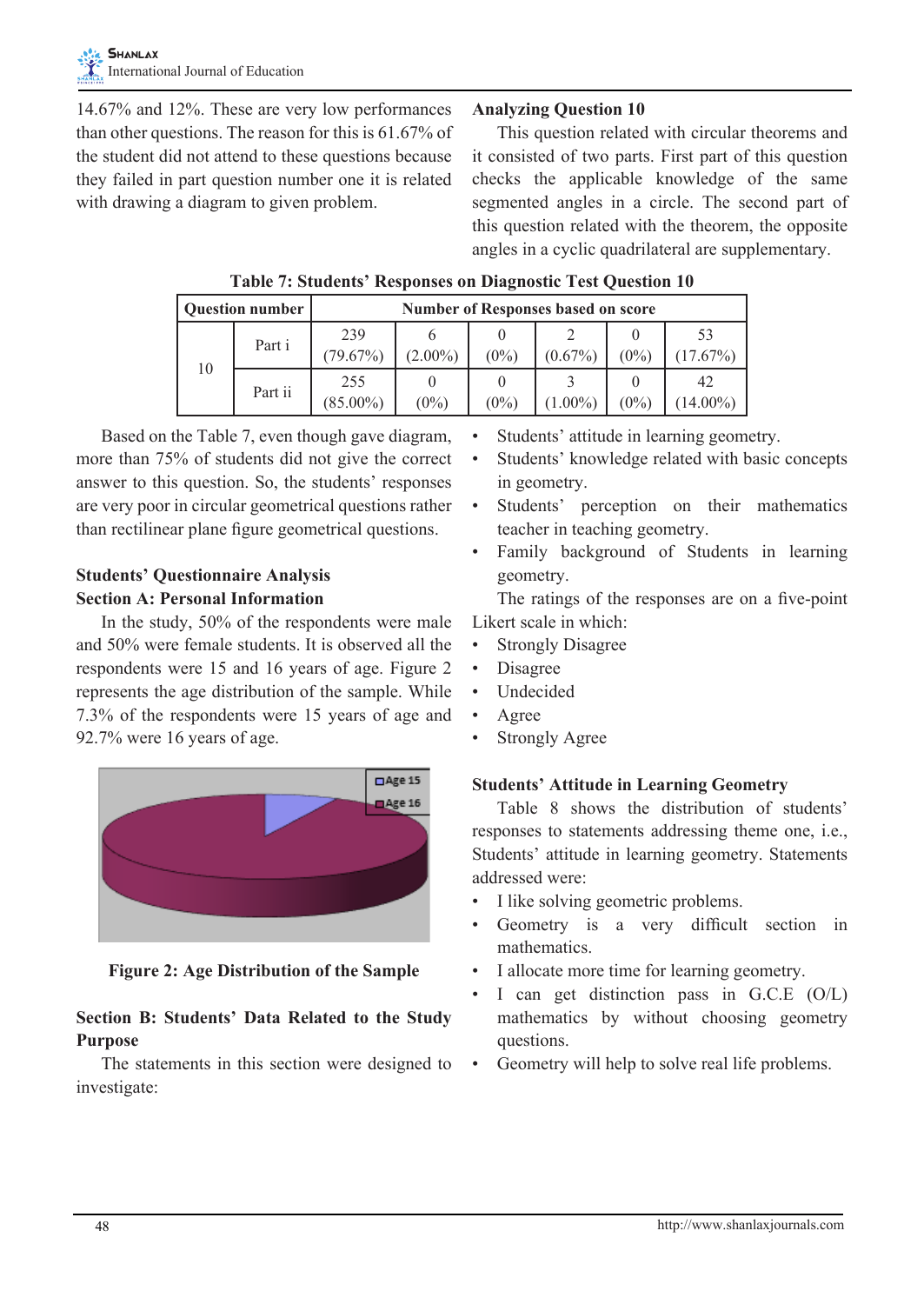|                   | <b>Number of Responses</b> |                 |                  |             |                       |  |  |  |  |
|-------------------|----------------------------|-----------------|------------------|-------------|-----------------------|--|--|--|--|
| <b>Statements</b> | <b>Strongly Disagree</b>   | <b>Disagree</b> | <b>Undecided</b> | Agree       | <b>Strongly Agree</b> |  |  |  |  |
|                   | 82                         | 62              | 37               | 77          | 42                    |  |  |  |  |
|                   | (27.33%)                   | (20.67%)        | $(12.33\%)$      | (25.67%)    | $(14.00\%)$           |  |  |  |  |
| $\overline{2}$    | 23                         | 62              | 86               | 88          | 41                    |  |  |  |  |
|                   | $(7.67\%)$                 | (20.67%)        | (28.67%)         | (29.33%)    | (13.67%)              |  |  |  |  |
| 3                 | 16                         | 57              | 89               | 101         | 37                    |  |  |  |  |
|                   | $(05.33\%)$                | $(19.00\%)$     | (29.67%)         | (33.67%)    | $(12.33\%)$           |  |  |  |  |
| $\overline{4}$    | 91                         | 75              | 73               | 32          | 29                    |  |  |  |  |
|                   | $(30.33\%)$                | $(25.00\%)$     | (24.33%)         | (10.67%)    | (09.67%)              |  |  |  |  |
| 5                 | 22                         | 34              | 77               | 115         | 52                    |  |  |  |  |
|                   | $(07.33\%)$                | $(11.33\%)$     | (25.67%)         | $(38.33\%)$ | $(17.33\%)$           |  |  |  |  |

**Table 8: Distribution of Students' Responses to the Statements 1, 2, 3, 4 & 5**

 According to the table 8, 48% of students do not like to solve geometric problem, 39.67% of students like it but 12.33% of students are undecided. The significant percentage (43%) of students think geometry is a very difficult section in mathematics. The 46% respondents indicate that they allocate more times for learning geometry, 55.33% of respondents believe that cannot get distinction passin G.C.E (O/L) mathematics without choosing geometry questions and 55.66% of respondents agree the geometry will helps to solve their day-to-day problems.

**Students' Knowledge Related with Basic Concepts in Geometry**

Statements that were related to assess students'

prior knowledge related with the basic concepts in geometry are as follows.

- • I know very well the geometric terms and symbols.
- A regular polygon has equal sides and equal angles.
- If all side of the rectangle is equal, then it is a square.
- Sum of the interior angles of the triangle is 180o.
- Sum of the exterior angles of the polygon is 360o.
- Circle is a rectilinear plane figure.
- A chord of a circle is a straight line that joins any two points on the circumference.

| <b>Statements</b> | <b>Number of Responses</b> |                 |                  |             |                       |  |  |  |
|-------------------|----------------------------|-----------------|------------------|-------------|-----------------------|--|--|--|
|                   | <b>Strongly Disagree</b>   | <b>Disagree</b> | <b>Undecided</b> | Agree       | <b>Strongly Agree</b> |  |  |  |
| 6                 | 28                         | 98              | 68               | 67          | 39                    |  |  |  |
|                   | $(9.33\%)$                 | (32.67%)        | (22.67%)         | (22.33%)    | $(13.00\%)$           |  |  |  |
| 7                 | 09                         | 15              | 24               | 70          | 182                   |  |  |  |
|                   | $(03.00\%)$                | $(05.00\%)$     | $(08.00\%)$      | $(23.33\%)$ | $(60.67\%)$           |  |  |  |
| 8                 | 37                         | 22              | 40               | 40          | 161                   |  |  |  |
|                   | $(12.33\%)$                | $(07.33\%)$     | $(13.33\%)$      | $(13.33\%)$ | $(53.67\%)$           |  |  |  |
| 9                 | 03                         | 02              | 02               | 22          | 271                   |  |  |  |
|                   | $(01.00\%)$                | (00.67%)        | (00.67%)         | $(07.33\%)$ | $(90.33\%)$           |  |  |  |
| 10                | 09                         | 09              | 06               | 33          | 243                   |  |  |  |
|                   | $(03.00\%)$                | $(03.00\%)$     | $(02.00\%)$      | $(11.00\%)$ | $(81.00\%)$           |  |  |  |
| 11                | 164                        | 40              | 34               | 37          | 25                    |  |  |  |
|                   | $(54.67\%)$                | $(13.33\%)$     | $(11.33\%)$      | (12.33%)    | $(08.33\%)$           |  |  |  |
| 12                | 09                         | 08              | 11               | 55          | 217                   |  |  |  |
|                   | $(03.00\%)$                | (02.67%)        | (03.67%)         | $(18.33\%)$ | (72.33%)              |  |  |  |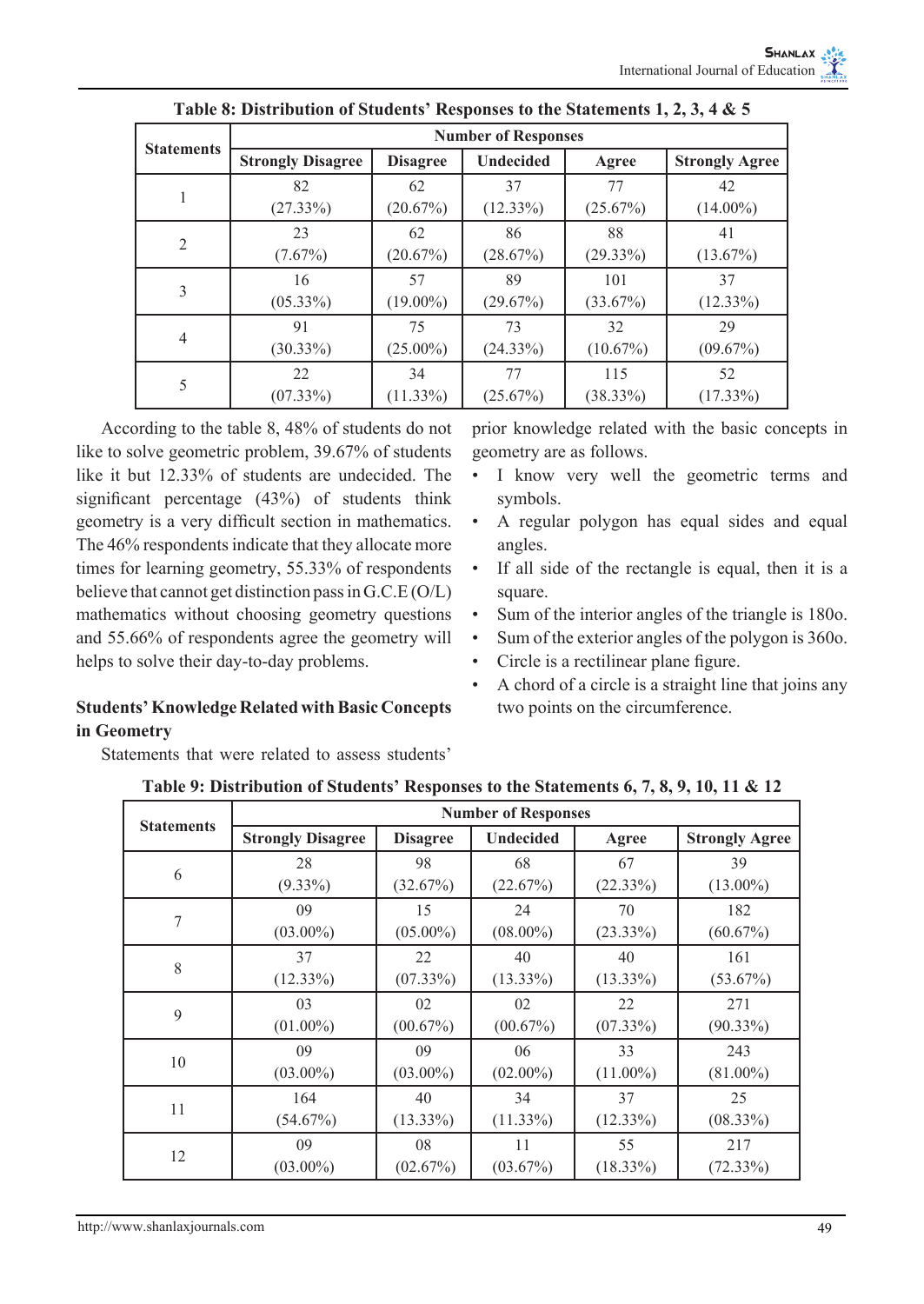According to Table 9, 35.33% of respondents agree that they know the geometric terms and symbols as very well but 42% of respondents disagree that they know the geometric terms symbols as very well. 84% of respondents agree that a regular polygon has equal sides and equal angles. 67% of respondents agree that if all side of the rectangle is equal, then it is a square and 19.66% of respondents disagree of this statement. But if all side of the rectangle is equal then the rectangle will be square or rhombus. This result indicates that the students have some confusion regarding the properties of square and rhombus. The 97.66% of respondents agree that sum of interior angle of a triangle is 1800 and 92% of respondents agree that sum of the exterior angle of a polygon is 3600. The 68% of respondents disagree

that circle is a rectilinear plane figure and 20.66% of respondents agree with the statement. But circle is not a rectilinear plane figure. 90.66% of respondents agree that chord is a straight line that joins any two points on the circumference of a circle.

## **Students' Perception on their Math Teacher in Teaching Geometry**

 The third theme of the investigation is students' perception on their mathematics teacher in teaching geometry. The following statements addressed this:

- Mathematics teacher allows me to use alternative methods in solving geometric problems.
- • My mathematics teacher teaches geometry well.
- Teacher gives the chance to solve geometry problems by discussing with my classmates.

| <b>Statements</b> | <b>Number of Responses</b> |                 |                  |             |                       |  |  |  |  |
|-------------------|----------------------------|-----------------|------------------|-------------|-----------------------|--|--|--|--|
|                   | <b>Strongly Disagree</b>   | <b>Disagree</b> | <b>Undecided</b> | Agree       | <b>Strongly Agree</b> |  |  |  |  |
| 13                | 08                         | 22              | 60               | 108         | 102                   |  |  |  |  |
|                   | (02.67%)                   | $(07.33\%)$     | $(20.00\%)$      | $(36.00\%)$ | $(34.00\%)$           |  |  |  |  |
| 14                | 07                         | 04              | 12               | 74          | 203                   |  |  |  |  |
|                   | $(02.33\%)$                | (01.33%         | $(04.00\%)$      | (24.67%)    | (67.67%)              |  |  |  |  |
| 15                | 03                         | 07              | 18               | 109         | 163                   |  |  |  |  |
|                   | $(01.00\%)$                | $(02.33\%)$     | $(06.00\%)$      | $(36.33\%)$ | (54.33%)              |  |  |  |  |

**Table 10: Distribution of Students' Responses to the Statements 13, 14 & 15**

 According to Table 10, the 70% of respondents agree that their teacher allows using alternative method to solve geometric problem and 10% of respondents disagree in this statement. 92.34% of agree that their teacher teach geometry well and 90.66% of respondents agree that their teacher gives the chance to solve geometry problems by discussing with my classmates.

## **Family Background of Students in Learning Geometry**

The statements in this category were designed to investigate students' family background in learning geometry. These statements were:

- My family members help me to clear doubts in geometry.
- My family provides facilities to have private geometric class.

| <b>Statements</b> | <b>Number of Responses</b> |                                     |             |             |                       |  |  |  |
|-------------------|----------------------------|-------------------------------------|-------------|-------------|-----------------------|--|--|--|
|                   | <b>Strongly Disagree</b>   | <b>Undecided</b><br><b>Disagree</b> |             | Agree       | <b>Strongly Agree</b> |  |  |  |
| 16                | 81                         | 68                                  | 49          | 56          | 46                    |  |  |  |
|                   | $(27.00\%)$                | (22.67%)                            | $(16.33\%)$ | $(18.67\%)$ | $(15.33\%)$           |  |  |  |
| 17                | 72                         | 81                                  | 41          | 41          | 65                    |  |  |  |
|                   | $(24.00\%)$                | $(27.00\%)$                         | $(13.67\%)$ | $(13.67\%)$ | (21.67%)              |  |  |  |

**Table 11: Distribution of Students' Responses to the Statements 16 & 17**

According to Table 11, the 34% respondents are agreed that their family members help them to clear doubts in geometry and 49.67% of respondents disagree this statement. But the 16.33% of respondents were undecided this statement.

35.34% of respondents were agreed that their family provides facilities to them for arrange private tuition classes and 51% of respondents were disagreed this statement.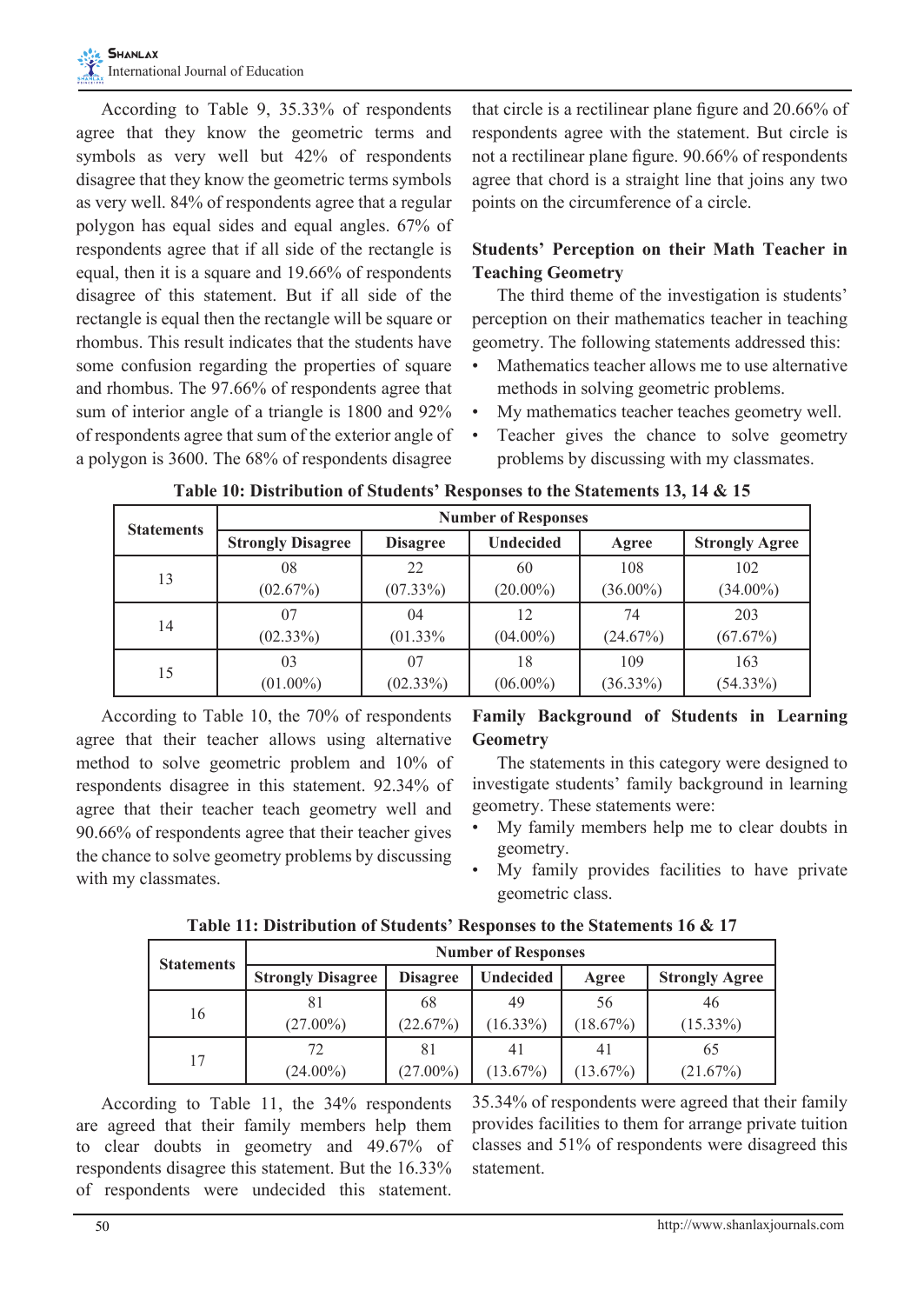#### **Students' Responses to the Open-Ended Question**

 The last part of the students' questionnaire was an open-ended question that provided the respondents opportunity and space to write what they find problematic when solving geometric problems. Here a lot of ideas/opinions were brought up.

Most of the respondents indicated that they experience grate difficulties in draw a diagram for given geometrical problem, how to correlate given data and problem and find which theorems to apply for solving these given geometrical problems. They say sometimes they do not understand what the question really asks them to do. The language is too difficult to understand the problem. One respondent indicates "I faced problem to identify the data for given geometrical problem and how to draw the diagram for this problem". This is also confirmed in students' diagnostic test.

Another problem area mention by most of the respondents is the remembering the theorems that learned in the previous classes. One respondent indicates that "I face difficulties to remember the theorems which are learned in previous classes". This problem already confirmed through the students' diagnostic test.

 Most of the student faced difficulties in solving geometric problem, which needs the application of more than one theorem. One of the respondents mentioned that solving geometric question by using only one theorem is not a big issue. This also revealed from the students' diagnostic test.

#### **Teachers' Questionnaires Analysis**

 The questionnaires consist of two sections, Section A and Section B. Section A is focused on personal information about the respondents. Section B, 20 statements and one open-ended question designed to seek information related to the teaching and learning of solving geometrical problems. The questionnaires were distributed to 35 teachers and were all collected back.

**Section A: Personal Information Respondents' Gender**

|  |  | <b>Table 12: Gender of Teachers</b> |
|--|--|-------------------------------------|
|--|--|-------------------------------------|

| Gender | Number | $\frac{0}{0}$ |
|--------|--------|---------------|
| Male   | 16     | 45.71         |
| Female | 1 Q    | 54.29         |

 In this study 45.71% of participants are male and 54.29% of participants are female teachers.

#### **Status of Respondents**

 Figure 3 shows the distribution of the sample according to the age, marital service, teaching service, and educational qualification. 8.57% of the respondents were single and 91.43% were married. The sample contains 25.71% of the respondents within  $35 - 40$  years. 2.86% below 35 years of age and 17.14% were above 50 years of age. 71.43% of the respondents were above 40years of age. Most of the respondents have teaching experience more than 9 years. Only 11.43% of the respondents have the teaching experience below 8 years. Figure 4(d) indicates that most of the respondents are well qualified with a degree or postgraduate degree.

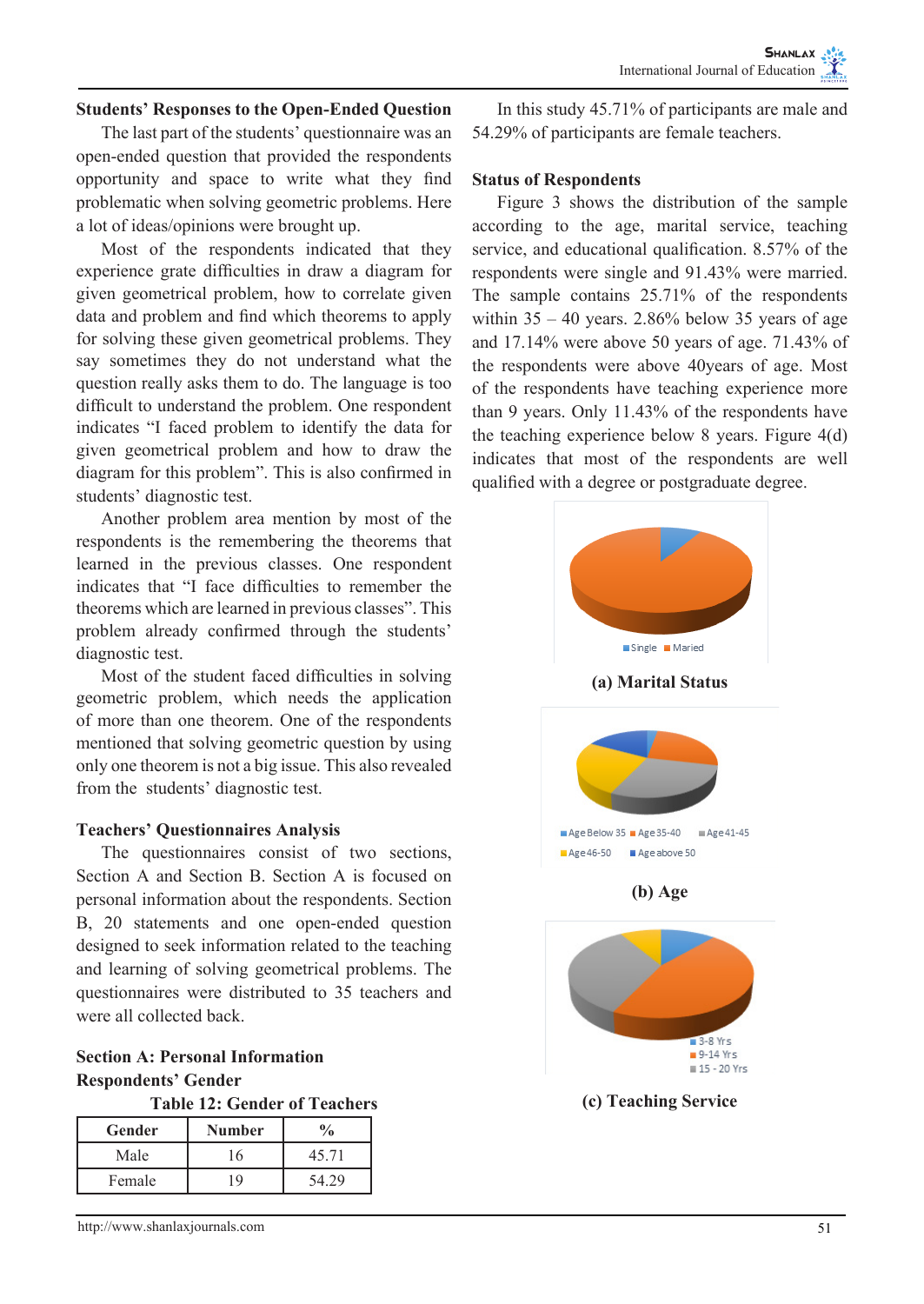

**(d) Educational Qualification Figure 3: Distribution of the Sample**

## **Section B: Teachers' Data Related to the Report**

 This section was made up of 20 statements that were responded to use a five- point Likert scale in which:

- **Strongly Disagree**
- **Disagree**
- **Undecided**
- **Agree**
- **Strongly Agree**

The statements in this section were designed to investigate.:

- • Teachers' attitude in teaching geometry.
- Teachers' knowledge in geometry.
- Teachers' perception on their students in learning geometry.
- Teachers' pedagogical aspects in teaching geometry.

 The last item on the questionnaire is an openended one. Here participants were provided with opportunity and space to say what seems problematic to students in solving geometric problem and how they think these problems may be addressed.

## **Teachers' Attitude in Teaching Geometry**

The following Table 13 shows that the distribution of responses this aspect as reflected by statements 1,

- 2, 3 and 4. The statements were:
- • The students, who have not selected geometric questions, can obtain distinction pass for mathematics in their G.C.E (O/L) Examination.
- I am interested in teaching geometry.
- The geometric section helps the students to develop their logical thinking.
- The geometric section is more difficult than the other mathematics sections so students cannot understand clearly.

| <b>Statements</b> |                          |                   | <b>Number of Responses</b> |                   |                       |
|-------------------|--------------------------|-------------------|----------------------------|-------------------|-----------------------|
|                   | <b>Strongly Disagree</b> | <b>Disagree</b>   | <b>Undecided</b>           | Agree             | <b>Strongly Agree</b> |
|                   | (31.43%)                 | (31.43%)          | 04<br>$(11.43\%)$          | 06<br>$(17.14\%)$ | 03<br>(08.57%)        |
| $\overline{2}$    | $(00.00\%)$              | $(00.00\%)$       | $(00.00\%)$                | 08<br>$(22.86\%)$ | 27<br>$(77.14\%)$     |
| 3                 | $(00.00\%)$              | $(00.00\%)$       | $(00.00\%)$                | 08<br>$(22.86\%)$ | 27<br>(77.14%)        |
| $\overline{4}$    | 04<br>(11.43%)           | 12<br>$(34.29\%)$ | 05<br>$(14.29\%)$          | 12<br>(34.29%)    | 02<br>$(05.71\%)$     |

# **Table 13: Distribution of Teachers' Responses to the Statements 1, 2, 3 & 4**

 According to the Table 13 indicate that 100% of the respondents agree that they teach geometry interesting, and they believe that the geometry section help to students to develop their logical thinking. 62.86% of the respondents disagree that the students, who have not selected geometric questions, can obtain distinction pass for mathematics in their G.C.E. (O/L) Examination. 11.43% of the respondents were undecided and 25.71% were agreed in this statement. 40% of the respondents agree that the geometric section is more difficult than the other mathematics sections so students cannot understand clearly. But 45.72% of the respondents were disagreed this statement and 14.29% were undecided.

# **Teachers' Knowledge in Geometry**

Statements that were related to assess teachers' knowledge in geometry are as follows:

- • I have sufficient knowledge to teach geometry concepts.
- I know geometry terms and symbols very well.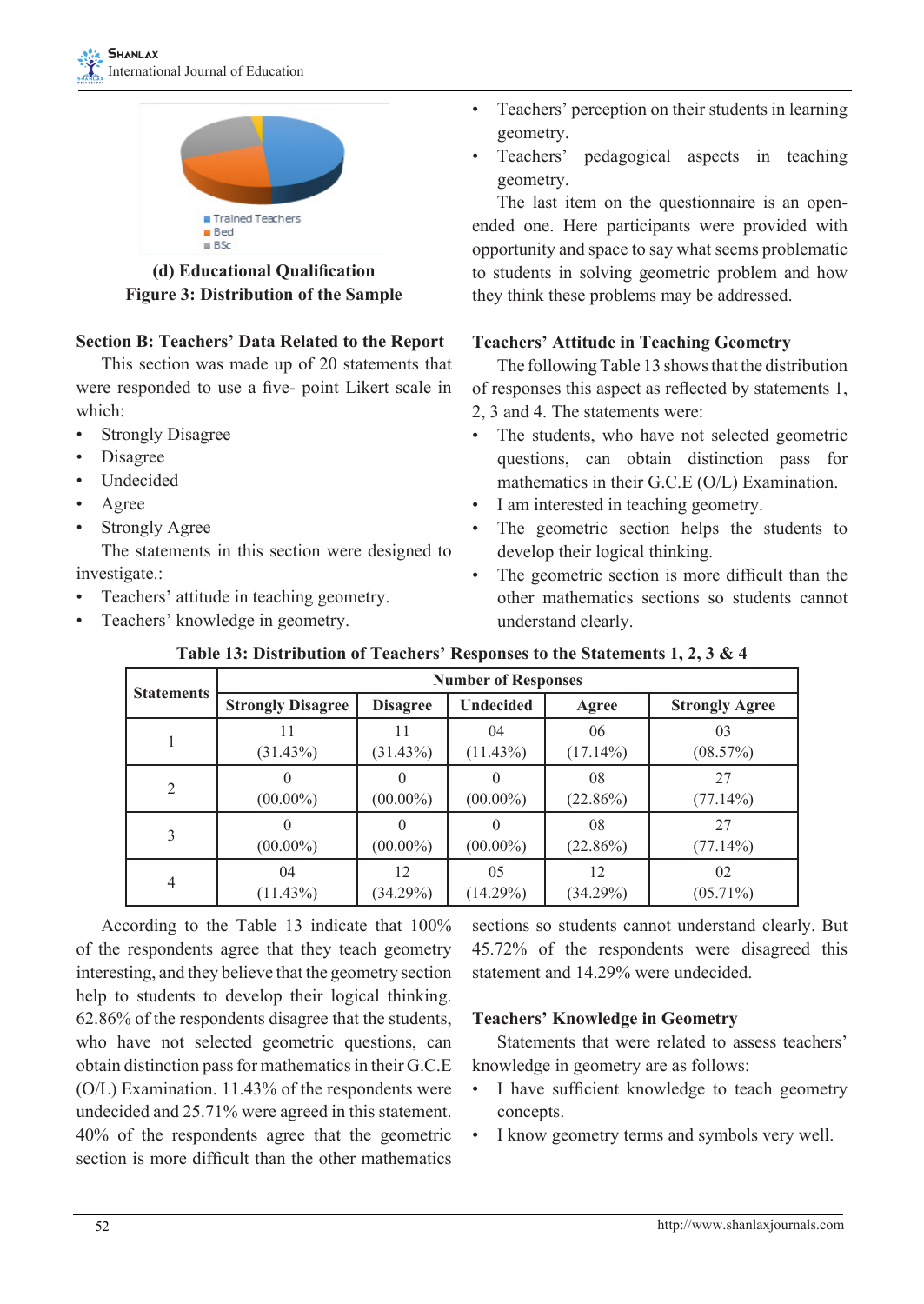| <b>Statements</b> | <b>Number of Responses</b> |                 |             |                   |                       |  |  |  |  |
|-------------------|----------------------------|-----------------|-------------|-------------------|-----------------------|--|--|--|--|
|                   | <b>Strongly Disagree</b>   | <b>Disagree</b> | Undecided   | Agree             | <b>Strongly Agree</b> |  |  |  |  |
|                   | $(00.00\%)$                | $(00.00\%)$     | $(00.00\%)$ | 14<br>$(40.00\%)$ | 21<br>$(60.00\%)$     |  |  |  |  |
| 8                 | $(00.00\%)$                | $(00.00\%)$     | $(00.00\%)$ | 11<br>$(31.43\%)$ | 24<br>(68.57%)        |  |  |  |  |

 The Table 14 indicates that 100% of respondents were agreed that they have sufficient knowledge to teach geometry concepts and they know geometry terms and symbols very well.

## **Teachers' Perception on their Students in Learning Geometry**

The statements in this category were designed to investigate teachers' perception on their students in learning geometry. These statements were:

The students can easily solve geometric problem.

- Students show less interest in learning geometry.
- Students can understand the geometric section logically.
- It takes much time even to intelligent students to understand the concept of geometry.
- Students' response is very low in geometrical drawing.
- Students use the geometric terms and symbols properly.
- Students use geometric knowledge in their dayto-day life.

| <b>Statements</b> | <b>Number of Responses</b> |                 |                  |             |                       |  |  |  |
|-------------------|----------------------------|-----------------|------------------|-------------|-----------------------|--|--|--|
|                   | <b>Strongly Disagree</b>   | <b>Disagree</b> | <b>Undecided</b> | Agree       | <b>Strongly Agree</b> |  |  |  |
| 9                 |                            | 19              | 8                | 6           |                       |  |  |  |
|                   | $(02.86\%)$                | (54.29%)        | $(22.86\%)$      | $(17.14\%)$ | $(02.86\%)$           |  |  |  |
| 10                | 0                          | 4               |                  | 20          | 7                     |  |  |  |
|                   | $(00.00\%)$                | $(11.43\%)$     | $(11.43\%)$      | $(57.14\%)$ | $(20.00\%)$           |  |  |  |
|                   | 3                          | 18              | 6                | 8           | $\Omega$              |  |  |  |
| 11                | (08.57%)                   | (51.43%)        | $(17.14\%)$      | $(22.86\%)$ | $(00.00\%)$           |  |  |  |
|                   |                            | 12              | 6                | 16          |                       |  |  |  |
| 12                | $(02.86\%)$                | (34.29%)        | $(17.14\%)$      | $(45.71\%)$ | $(00.00\%)$           |  |  |  |
|                   |                            | 4               | 7                | 14          | 9                     |  |  |  |
| 13                | $(02.86\%)$                | $(11.43\%)$     | $(20.00\%)$      | $(40.00\%)$ | $(25.71\%)$           |  |  |  |
| 14                | 4                          | 18              | 8                | 5           | $\Omega$              |  |  |  |
|                   | (11.43%)                   | (51.43%)        | $(22.86\%)$      | (14.29%)    | $(00.00\%)$           |  |  |  |
|                   |                            | 12              | 10               | 11          |                       |  |  |  |
| 15                | $(02.86\%)$                | (32.29%)        | (28.57%)         | (31.43%)    | $(02.86\%)$           |  |  |  |

**Table 15: Distribution of Teachers' Responses to the Statements 9, 10, 11, 12, 13, 14 & 15**

 According to the Table 15, 57.15% of the respondents were disagreed the statement "students can easily solve geometric problem." 20% of respondents agree this statement but 22.86% were not able to decide about the statement. 77.14% respondents agree that the students less interest in learning geometry, 11.43% of respondent'sstatus is undecided about the statement and 11.43% respondents disagreed. 60% respondents were reflected as disagree that students can understand the

geometry section logically and 22.86% respondents agreed. 45.71% of the respondents agree that the intelligent students take much time to understand the concept of geometry and 37.15% respondents disagreed with this. 65.71% respondents were agreed that students geometrical drawing is low, and 20% respondent's status is undecided. 62.86% respondents did not agree with the statement that students use the geometric terms and symbols properly and 34.29% respondents were agreed that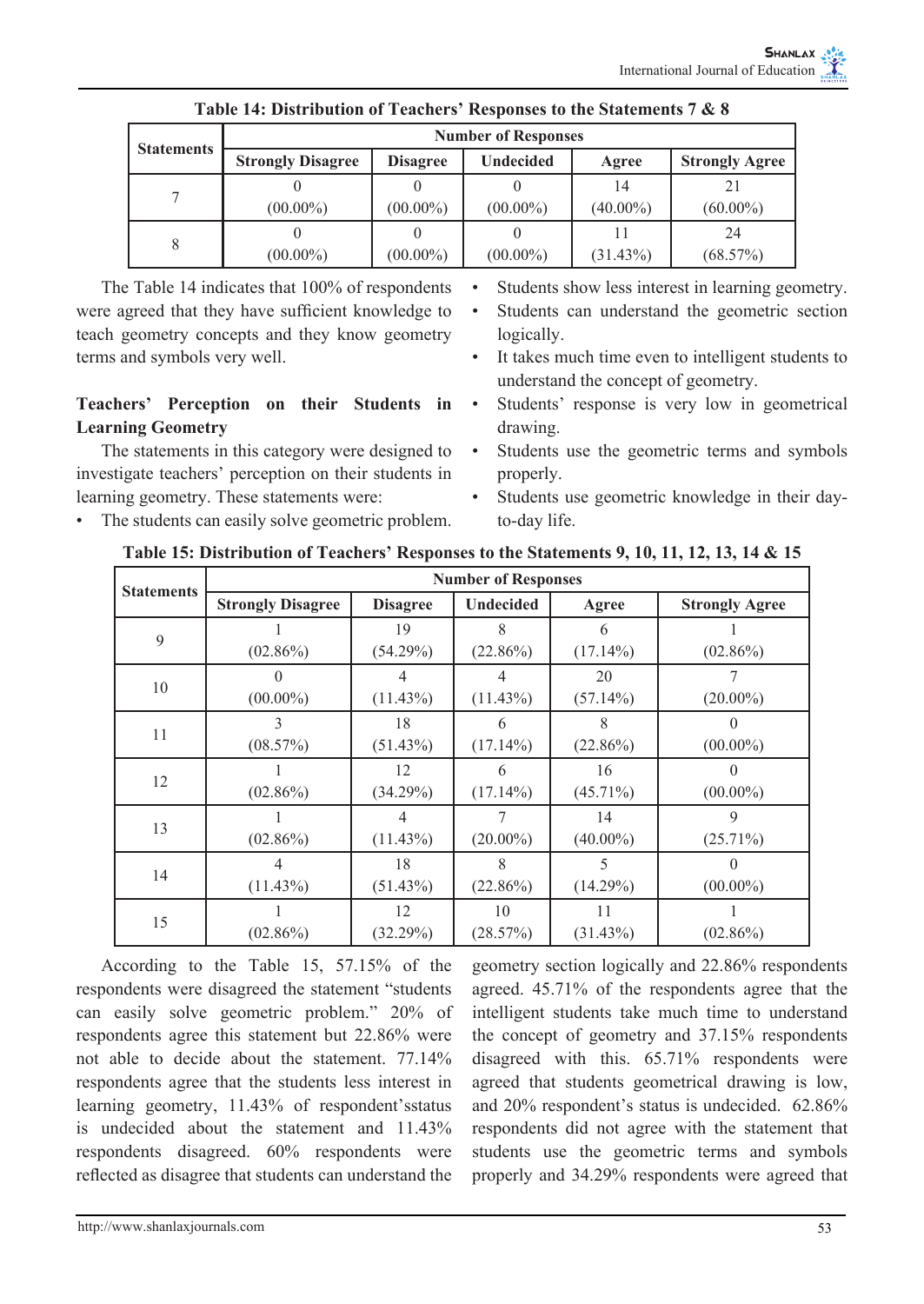students use geometric knowledge in their day-today life.

# **Teachers' Pedagogical Aspects in Teaching Geometry**

 Quite several statements focused on this aspect. These are statements 5, 6, 16, 17, 18, 19 and 20. The purpose of these statements is to seek information on what teachers regard as good teaching and practices that they engage in helping their learners develop understanding of taught concepts. The following statements addressed this:

• Enough periods allocated for teaching geometry

in curriculum.

- More attention is focused on the seminars and workshops regarding geometry teaching and learning.
- I get trouble when establishing geometric concepts among students.
- I teach geometry with pre-plane and successfully.
- • I stress the geometric terms and symbols in proper place while teaching.
- I mostly used group activity method for teaching geometry.
- When teaching geometric concepts, it is better to give real world example.

|                   | <b>Number of Responses</b> |                               |                  |                   |                       |  |  |  |
|-------------------|----------------------------|-------------------------------|------------------|-------------------|-----------------------|--|--|--|
| <b>Statements</b> | <b>Strongly Disagree</b>   | <b>Disagree</b>               | Undecided        | Agree             | <b>Strongly Agree</b> |  |  |  |
| 16                | (11.43%)                   | 12<br>$(34.29\%)$             | 5<br>(14.29%)    | 9<br>$(25.71\%)$  | 5<br>(14.29%)         |  |  |  |
| 17                | 5<br>(14.29%)              | 12<br>$(34.29\%)$             | 9<br>$(25.71\%)$ | $(22.86\%)$       | $(02.86\%)$           |  |  |  |
| $18\,$            | $(00.00\%)$                | $(02.86\%)$                   | 6<br>$(17.14\%)$ | 24<br>$(68.57\%)$ | $(11.43\%)$           |  |  |  |
| 19                | $(00.00\%)$                | 0<br>$(00.00\%)$              | 3<br>(08.57%)    | 29<br>$(82.86\%)$ | 3<br>(08.57%)         |  |  |  |
| 20                | $(00.00\%)$                | $(00.00\%)$                   | $(00.00\%)$      | 21<br>$(60.00\%)$ | 14<br>$(40.00\%)$     |  |  |  |
| 21                | $(20.00\%)$                | 13<br>$(37.14\%)$             | 3<br>(08.57%)    | 8<br>$(22.86\%)$  | $(11.43\%)$           |  |  |  |
| 22                | $(02.86\%)$                | $\overline{2}$<br>$(05.71\%)$ | 0<br>$(00.00\%)$ | 19<br>(54.29%)    | 13<br>$(37.14\%)$     |  |  |  |

**Table 16: Distribution of Teachers' Responses to the Statements 16, 17, 18, 19, 20, 21 & 22**

From the above responses in Table 16, it can be noticed that 40% of respondents believe that enough periods allocated for teaching geometry in syllabus. Further 48.58% of respondents mentioned that less preference gave to geometry teaching and learning in the seminars and workshop. 80% of respondents' response that they get trouble when establishing geometric concepts among students. 91.43% respondents indicate that they teach geometry with pre-plane successfully.100% of respondents' response that they stress the geometric terms and symbols in proper place while teaching and 57.14% respondents disagree that they used group activity method when teaching geometry section in the classroom. 91.43% of respondents believe that the usefulness of giving real world examples when teaching Geometry concepts.

#### **Teachers' Responses to the Open-Ended Question**

 In this part of the questionnaire, participants were required to indicate whether their students face difficulties to solve geometric problem and further they were asked to how to improve students' geometric problem-solving abilities.

 The majority (85.72%) of the respondents indicated that students faced difficulties in drawing accurate diagram by reading the data of given geometrical problem. Only 14.28% of the views indicated that their students were able to solve such problems.

 From the respondents' perspective, students' main problem concerns proof type geometric question rather than calculating type geometric question and students face great difficulty in solving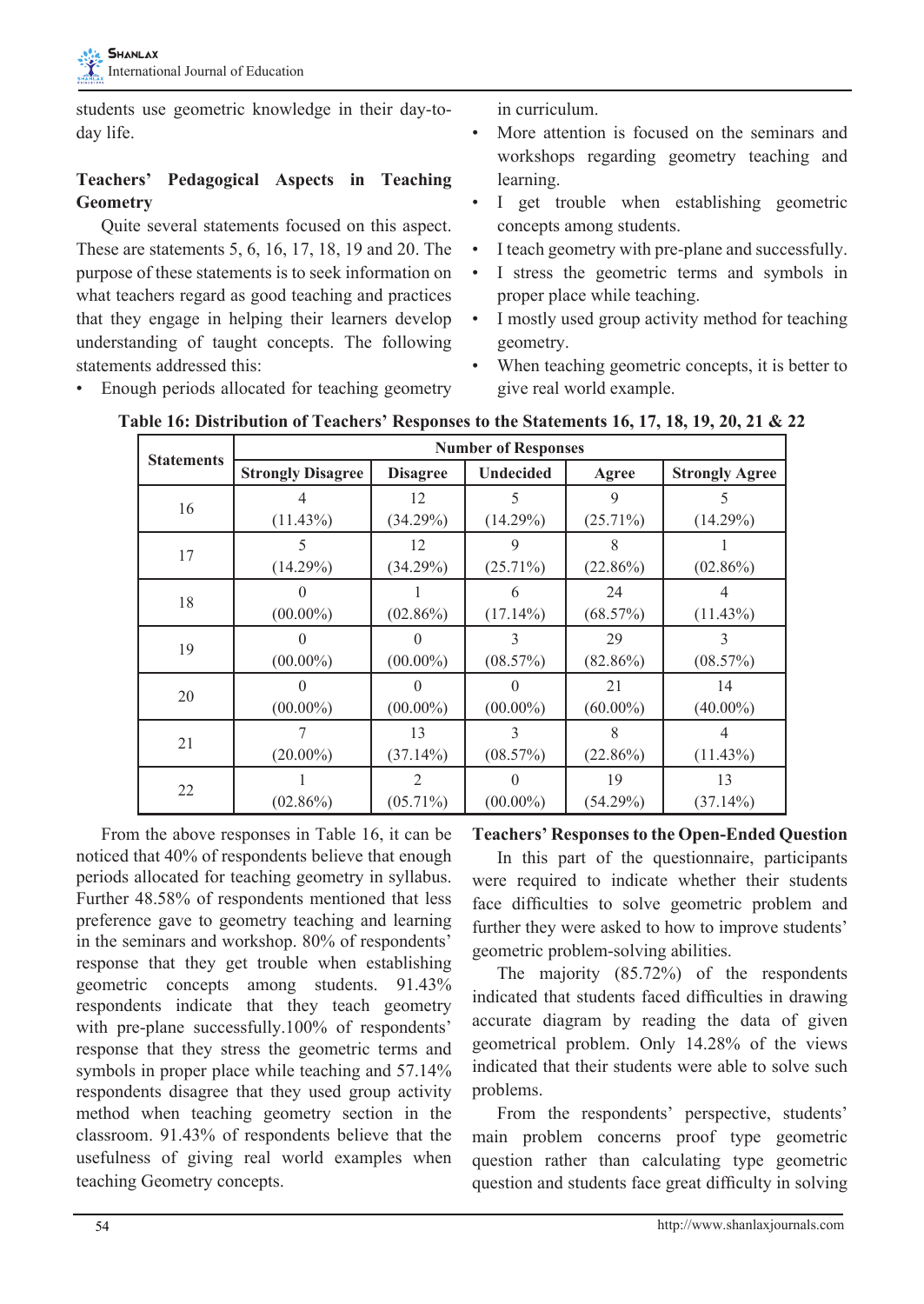the geometrical problem by applying more than one theorem in a situation. Further, most of the students

do not have clear knowledge about prior geometrical concepts that they learned in the previous classes.

| <b>Final Summary of Diagnostic Test and Questionnaires</b> |  |
|------------------------------------------------------------|--|
| Table 17: Summary of Diagnostic Test and questionnaires    |  |

|                                     | <b>Student Diagnostic Test</b>                                                                                                                                                                                                                                                                                                                                                                                                                            |                        | <b>Students' Questionnaires</b>                                                                                                                                                   |                        | <b>Teachers' Questionnaires</b>                                                                                                                                                                                                                                                                                                                                        |
|-------------------------------------|-----------------------------------------------------------------------------------------------------------------------------------------------------------------------------------------------------------------------------------------------------------------------------------------------------------------------------------------------------------------------------------------------------------------------------------------------------------|------------------------|-----------------------------------------------------------------------------------------------------------------------------------------------------------------------------------|------------------------|------------------------------------------------------------------------------------------------------------------------------------------------------------------------------------------------------------------------------------------------------------------------------------------------------------------------------------------------------------------------|
| $\bullet$<br>$\bullet$<br>$\bullet$ | Most of the students (80%) knew<br>basic theorem but they face in<br>method of answering.<br>More than 50% of student's<br>insufficient knowledge in<br>Pythagoras theorem<br>Student had insufficient<br>knowledge about properties<br>of parallelogram and isosceles<br>triangles.<br>Students have great difficulties<br>for solving geometric problem<br>by using more than one theorem<br>applying at an instance.<br>Students faced difficulties to | $\bullet$              | Students have negative attitudes<br>in learning geometry rather than<br>other sections.<br>Students faced difficulties in<br>understanding the geometry<br>concepts and theorems. | $\bullet$<br>$\bullet$ | Teachers had positive attitude in<br>teaching geometry.<br>They said most of the students<br>did not interest in learning<br>geometry.<br>Most of the students faced<br>difficulties in drawing<br>geometrical diagrams.<br>Students faced difficulties to use<br>geometrical symbols properly.<br>Students faced great difficulties<br>in solving prove type geometry |
| $\bullet$                           | remember the theorems and<br>applying in suitable situations.<br>Students faced difficulties to<br>understand the properties of                                                                                                                                                                                                                                                                                                                           | $\bullet$<br>$\bullet$ | Students had positive attitudes<br>with their mathematics teacher.<br>Most of the students did not<br>get any help from their family                                              | $\bullet$              | questions.<br>They said allocated periods to<br>the geometry section not enough<br>to do more practices in the                                                                                                                                                                                                                                                         |
| $\bullet$                           | congruent tringles.<br>Students faced difficulties in<br>prove type geometrical question<br>rather than the calculating type                                                                                                                                                                                                                                                                                                                              |                        | members.                                                                                                                                                                          |                        | classroom.<br>Priority of the geometry section<br>in the seminar did not give less<br>attention.                                                                                                                                                                                                                                                                       |
| $\bullet$                           | questions.<br>Students faced difficulties<br>in constructing geometrical<br>diagrams for a given problem.<br>Students' language ability affect                                                                                                                                                                                                                                                                                                            |                        |                                                                                                                                                                                   | $\bullet$              | Most of teaches teach geometry<br>by using conventional teaching<br>method.                                                                                                                                                                                                                                                                                            |
|                                     | learning geometry                                                                                                                                                                                                                                                                                                                                                                                                                                         |                        |                                                                                                                                                                                   |                        |                                                                                                                                                                                                                                                                                                                                                                        |

# **Results of Experimental Teaching Methods Pre – Test Results Analysis**

 The pretest was administrated in both experimental and control groups. The score of pretests were analyzed in quantitatively and followed by an interpretation and discussion on results. The significance was tested using t-test for two independent samples.

The table 18 presents the pre-test results of the two samples which were given to assess the comparability of the two samples before the experiment.

# **Table 18: Descriptive Statistics for Pre-Test**

| Group        |    | Mean | Std.<br><b>Deviation</b> |
|--------------|----|------|--------------------------|
| Control      | 20 | 49.3 | 16.3                     |
| Experimental | 20 | 52.0 | 13.6                     |

Difference =  $\mu$ (Control group) -  $\mu$  (Experimental group)

 Estimate for difference: -2.75 95% CI for difference: (-12.39, 6.89) t-value =  $-0.58p$ -value =  $0.566$  DF =  $36$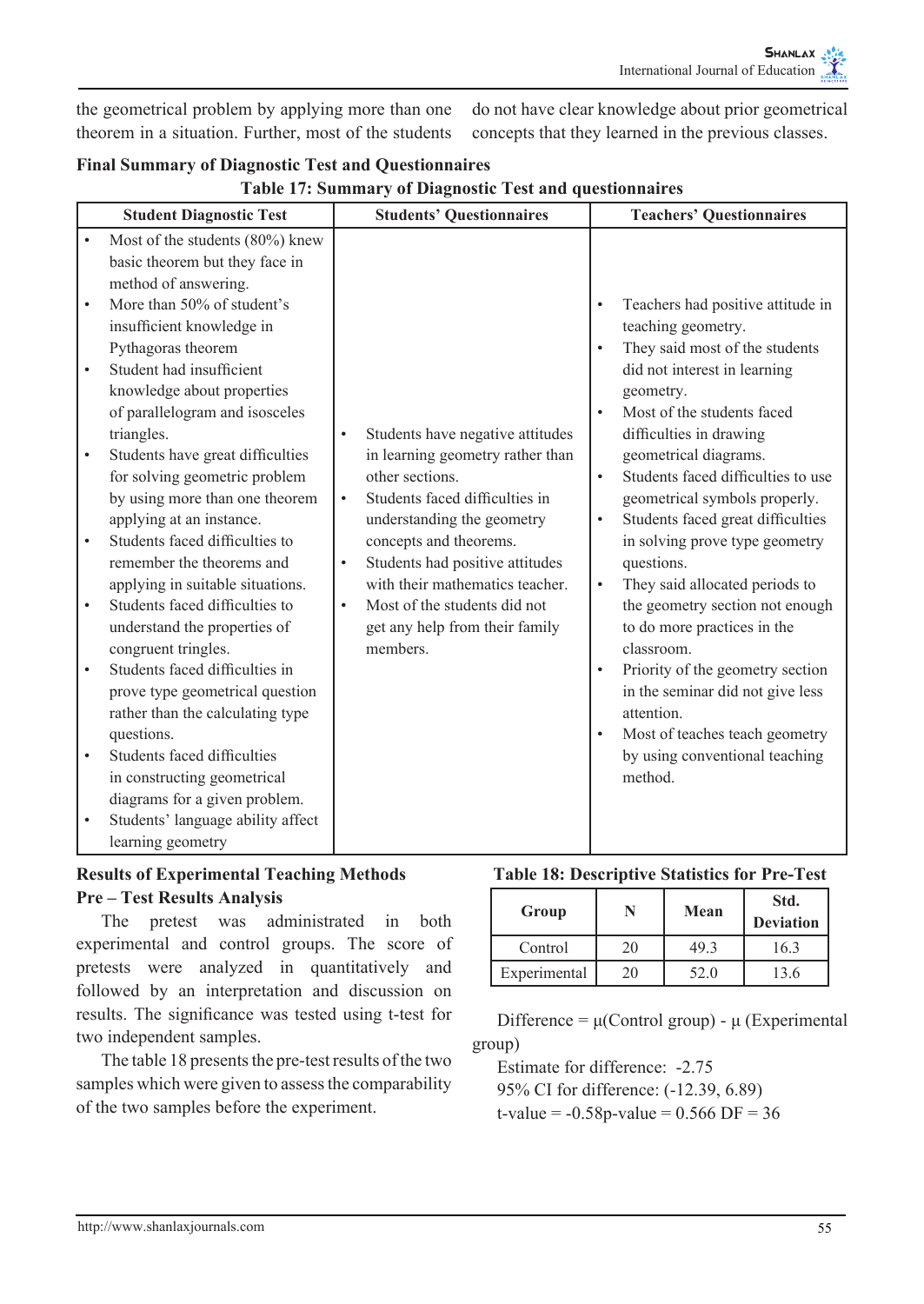The difference between the two groups were analyzed by the t-test at  $\alpha$  =0.05 level of significance. The p-value is greater than 0.05, the evidence strongly suggests that there is no significance difference between the mean of the two groups population. Therefore, the two groups the control and experimental groups were of the same levels in their achievement of content at the beginning of the experiment.

## **Post Test Results Analysis**

 The same posttest was administrated in both experimental and control groups in the end of the experimental teaching. The scores of posttests were analyzed in quantitatively using t-test.

**Table 19: Descriptive Statistics for Post-Test**

| Group        |    | Mean | Std.<br><b>Deviation</b> |
|--------------|----|------|--------------------------|
| Control      | 20 | 52.0 | 15.0                     |
| Experimental | 20 | 68.0 | 6.                       |

Difference =  $\mu$  (Control group) -  $\mu$  (Experimental group)

 Estimate for difference: -16.00

 95% CI for difference: (-26.15, -5.86)

T-Value =  $-3.19$  P-Value = 0.033 DF = 37

## **Formulating Hypothesis**

- $H_0$ : There is no significant difference in the achievement of two groups.
- $H_1$ : There is a significant difference in the achievement of two groups.

 The differences between the two groups were analyzed by t-test at  $\alpha$  =0.05 level of significance of the p-value is less than 0.05, therefore, the null hypothesis is rejected. So, there is enough evidence to say that there is significance difference between the two group populations. That means the experimental group performance is significantly better than control group. Therefore, the activity-based teaching performed better than the conventional based teaching.

## **Discussion and Conclusion**

Geometry section in the mathematics curriculum plays an important role in G.C.E. (O/L) Mathematics Examination. The G.C.E. (O/L) mathematics syllabus has been developed based on six themes, such as Number, Geometry, Algebra, Measurements, Set and Probability and Statistics (NETS, 2015). The weight percentage in G.C.E. (O/L) mathematics examination for every theme is as follows: (1) Number (22%), (2) Geometry (23%), (3) Algebra (20%), (4) Measurements (15%), (5) Set and Probability (10%) and (6) Statistics (10%). It can be clearly observed that the highest weight is allocated for geometry section. However, we found that the students show low performance in G.C.E. (O/L) mathematics examination as well as in term examination in Geometry section. Therefore, this study was aimed to identify the difficulties of grade 11 students in learning Geometry and provide some suggestions for overcoming the difficulties. Specifically, this study is a quantitative survey and an experimental research. The random samples for this study chosen from an eleventh-grade studentpopulation and eleventh-grade grade math teachers were 300 and 35, respectively in Vadamarachchy educational zone. Questionnaires and Diagnostic test were used to collect data from students, while only the Questionnaires were used to collect data from teachers. Here forty students were selected for the experimental research and they were divided into two equally talented groups based on diagnostic test. Then two different types of teaching methods (activity based and the conventional teaching methods) were applied with groups 1 and 2 respectively. The collected data were analyzed using MS Excel 2010 and Minitab16. Findings from the study exposed that students had greater difficulties in drawing diagram for given geometrical problem and they faced difficulties in applying more than one theorem to solve a given geometrical problem. Students' low interest in geometry and their family background affect their geometry learning. Further the findings indicate that the activity-based teaching method is more effective than the conventional method of geometry teaching.

# **Most of the Students do not Interest for Learning Geometry**

Students and teachers think geometry is a difficult section in mathematics. Most of the teachers teach geometry in traditional teaching. According to the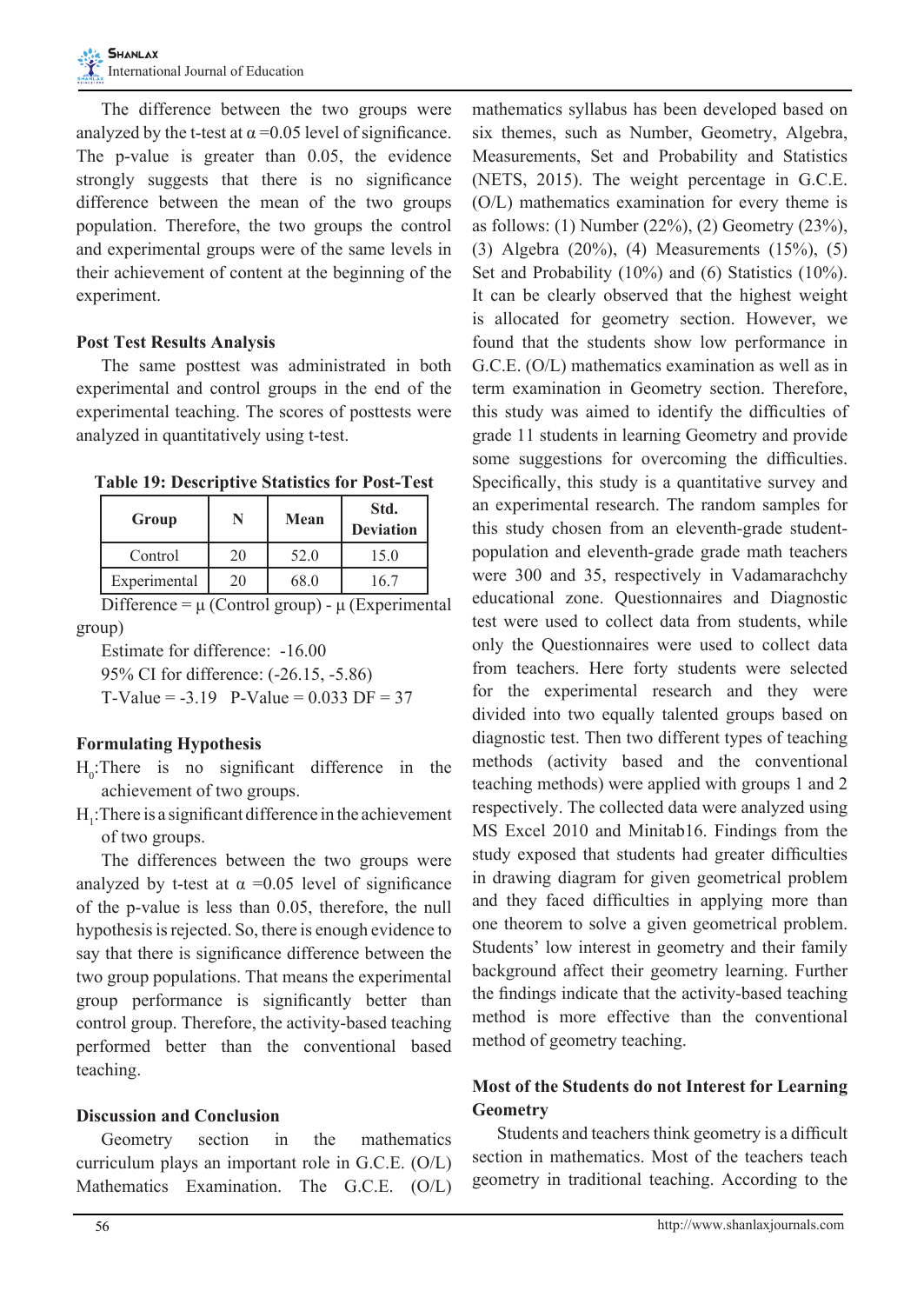teachers' opinions, the time allocation for teaching geometry is not enough in curriculum so teachers do not give enough practices and some time they omit geometry section.

# **Students have Insufficient Prior Knowledge in Geometry**

 Students take insufficient practices in Geometry sample questions. Nowadays teachers do not give more attention to teach geometry because they need to increase the pass percentage of mathematics as without answering to the Geometry part in the Mathematics paper, students are able to achieve a pass in G.C.E. (O/L) examination.

# **Students' Family Background Affects in the Geometry learning.**

 Most of the students cannot get help from their family members to learn geometry in their home because background knowledge of the geometry in their parent is poor. Economic status of parents make barrier to student to gain more knowledge in geometry.

# **Method of Teaching Affects Students' Geometry Learning**

 Most of the teachers used to teach geometry in traditional method. But the activity-based teaching method is better than traditional method. In the traditional method students are the passive learners, it is a one-way communication method and mostly teacher centered. In activity-based teaching method students are active learners, mostly student centered, and it is a multi-way communication method.

## **Limitation of this Study**

This research was done only in Vadamarachchy educational zone. The experimental research was done only in one school and for only one unit. The students' family background, their family income, and the support from the family members to learn geometry were only considered.

# **Suggestion for Overcoming Difficulties in Learning geometry**

 As suggestions, we propose teachers should providereal-world examples when teaching the Geometry concepts. Teachers must attend the seminars update their knowledge with new teaching techniques, such as computer software to teach Geometry effectively. Also, new concepts in Geometry can be introduced to students by recalling prior knowledge through the activities. According to the teaching experiment results, activity-based teaching methods are recommended for teaching Geometry.

 By implementing activity-based teaching methods, students get positive attitude in geometry and get good achievement in mathematics. Therefore, not only increases the number of students in learning G.C.E (A/L) mathematical stream but also the ability of solving day-to-day life problems with help of geometrical knowledge.

 This research was done with the factors such as student's attitude, prior knowledge, family background and teaching methods. Other factors may also affect learning geometry. Further research could be carried out to investigate the other important factors which can influence learning geometry. We intend to devote ourselves in this direction of future work.

# **References**

- Arici, Sevil, and Fatma Aslan-Tutak. "The Effect of Origami-based Instruction on Spatial Visualization, Geometry Achievement, and Geometric Reasoning." *International Journal of Science and Mathematics Education*, vol. 13, 2015, pp. 179-200.
- Bhagat, Kaushal Kumar. "Incorporating GeoGebra into Geometry Learning - A Lesson from India." *Eurasia Journal of Mathematics*, *Science & Technology Education*, vol. 11, no. 1, 2015, pp. 77-86.
- Biber, Çağrı, et al. "The Mistakes and the Misconceptions of the Eighth Grade Students on the Subject of Angles." *European Journal of Science and Mathematics Education*, vol. 1, no. 2, 2013, pp. 50-59.
- Chinnappan, Mohan. "Specific and General Knowledge in Geometric Proof Development." *SAARC Journal of Educational Research*, vol. 8, 2011.
- Choi-koh, Sang Sook. "A Student's Learning of